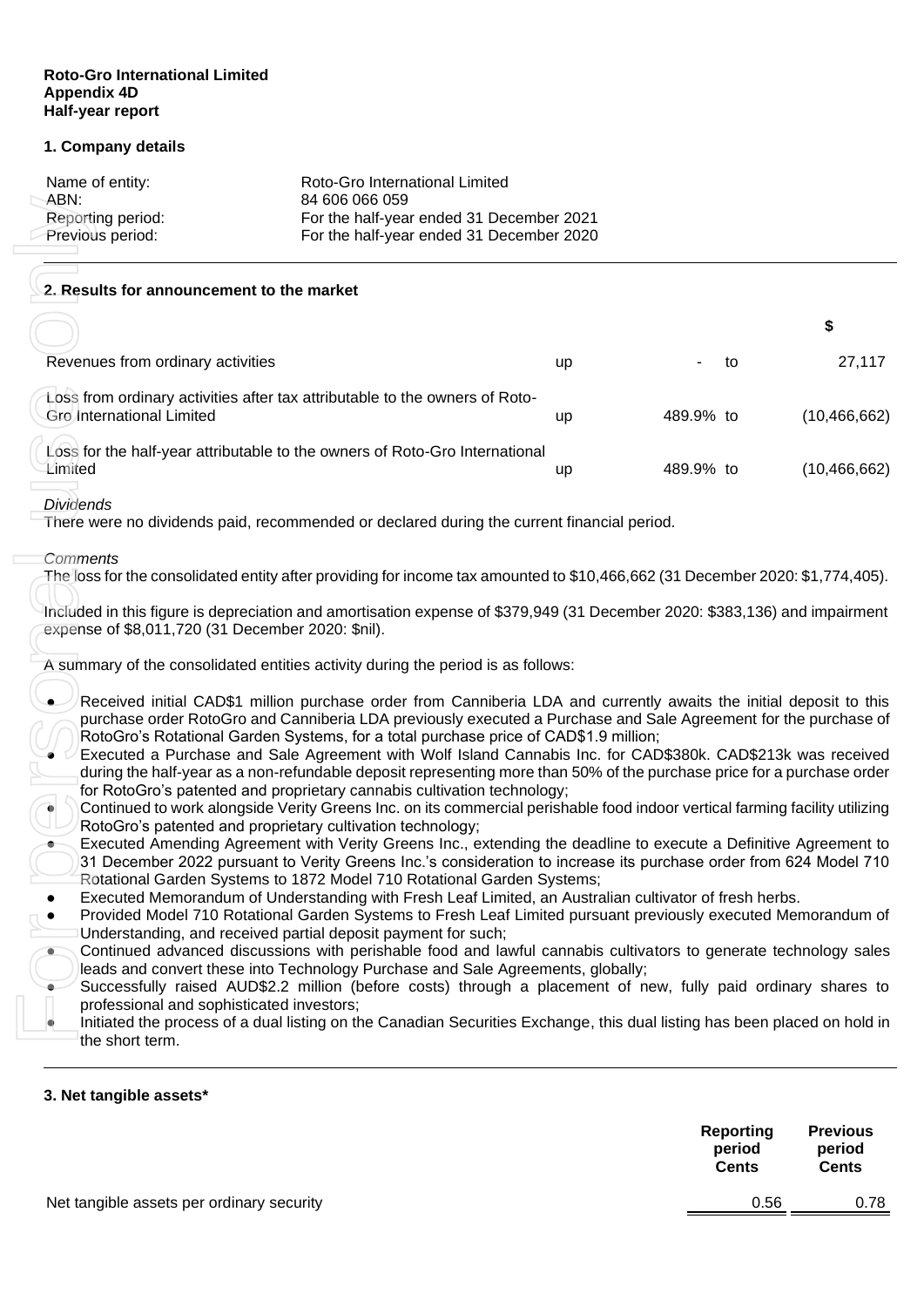ROU Assets have not been included in the calculation of NTA.

# **4. Control gained over entities**

Not applicable.

# **5. Loss of control over entities**

Not applicable.

# **6. Dividends**

*Current period*

There were no dividends paid, recommended or declared during the current financial period.

*Previous period*

There were no dividends paid, recommended or declared during the previous financial period.

# **7. Dividend reinvestment plans**

Not applicable.

# **8. Details of associates and joint venture entities**

Not applicable.

# **9. Foreign entities**

*Details of origin of accounting standards used in compiling the report:*

All foreign entities of the consolidated entity report under International Financial Reporting Standards.

# **10. Audit qualification or review**

*Details of audit/review dispute or qualification (if any):*

The financial statements were subject to a review by the auditors and the review report is attached as part of the Interim Report. 4. Control gained over en<br>
Not applicable.<br>
5. Loss of control over en<br>
Not applicable.<br>
6. Dividends<br>
Current period<br>
There were no dividends p<br>
Previous period<br>
There were no dividends p<br>
7. Dividend reinvestment<br>
Not ap

# **11. Attachments**

*Details of attachments (if any):*

The Interim Report of Roto-Gro International Limited for the half-year ended 31 December 2021 is attached.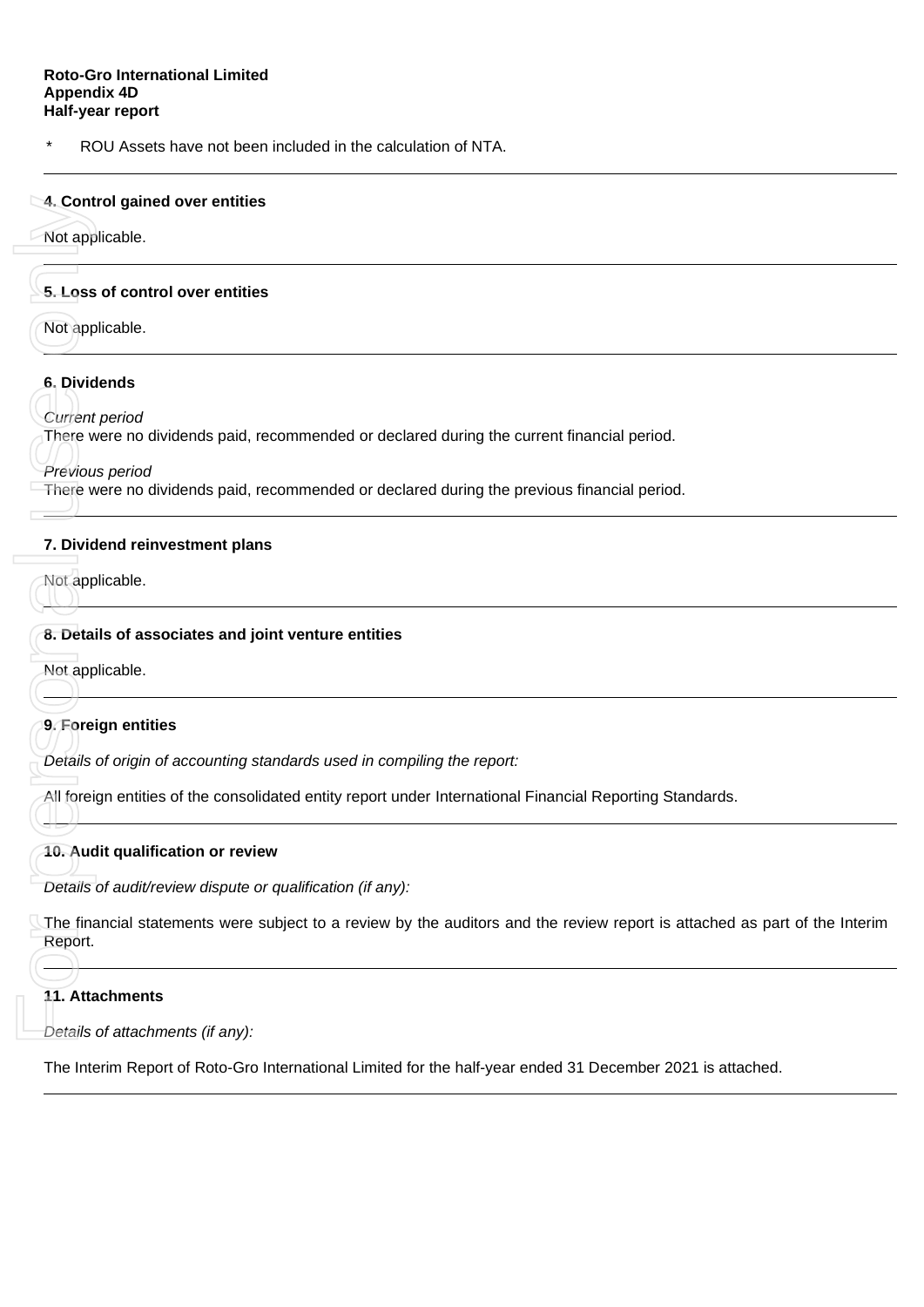**Roto -Gro International Limited Appendix 4D Half -year report**

**12. Signed**

Signed MACOULL

Michael Carli<br>Executive Chairman

Date: 18 March 2022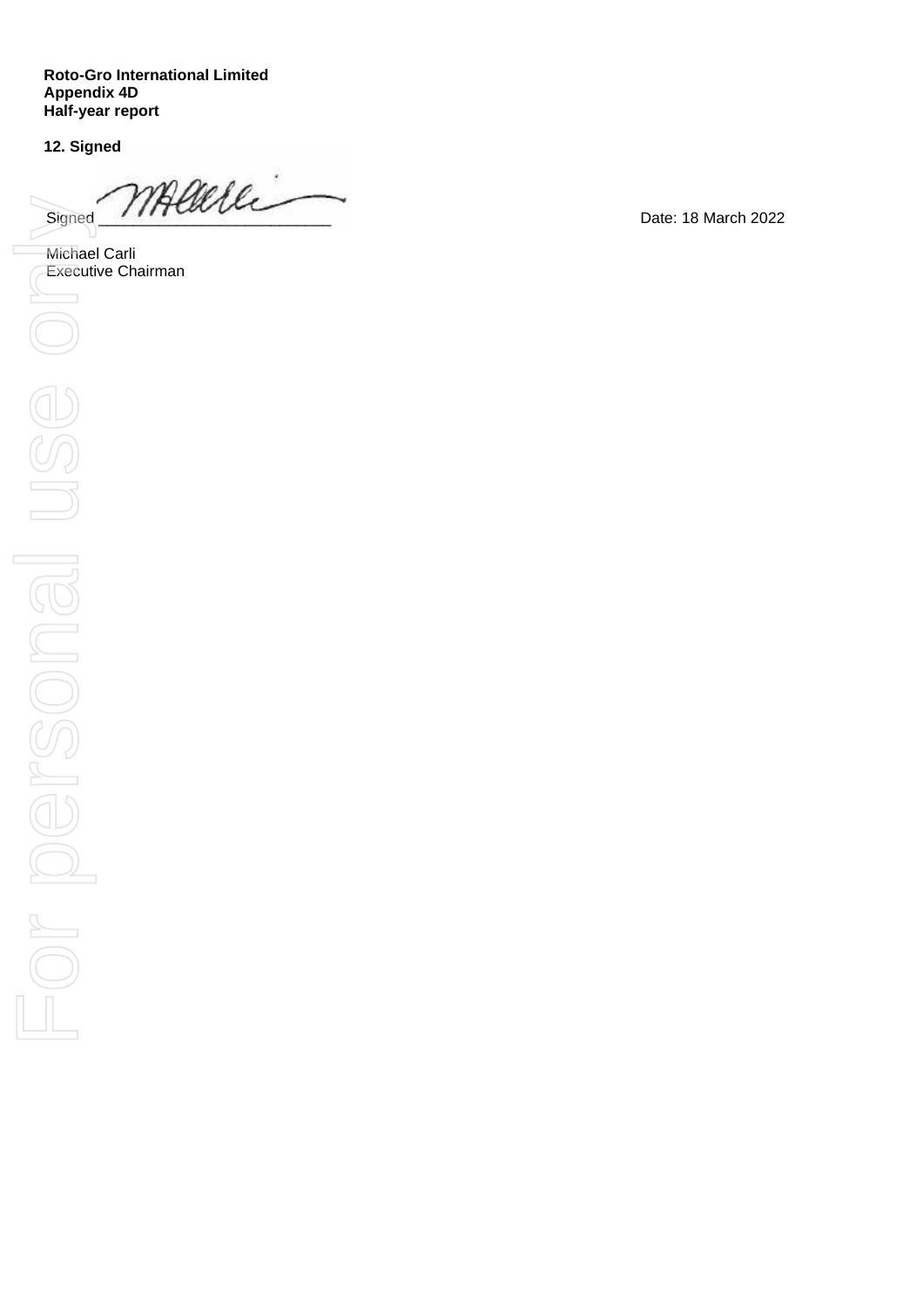## **Roto-Gro International Limited Corporate directory 31 December 2021**

| <b>Directors</b>                                                                                                                                                                                                                                                                                                                                                                                                            | Mr Michael Carli (Non-Executive Chairman)<br>Mr Michael Di Tommaso (Executive Director and Chief Executive Officer)<br>Mr Terry Gardiner (Non-Executive Director)<br>Mr Leighton Richards (Non-Executive Director) (Appointed 19 October 2021 and<br>resigned 1 March 2022)<br>Mr Matthew O'Kane (Non-Executive Director) (Resigned 19 October 2021) |
|-----------------------------------------------------------------------------------------------------------------------------------------------------------------------------------------------------------------------------------------------------------------------------------------------------------------------------------------------------------------------------------------------------------------------------|------------------------------------------------------------------------------------------------------------------------------------------------------------------------------------------------------------------------------------------------------------------------------------------------------------------------------------------------------|
| <b>Chief Executive Officer</b>                                                                                                                                                                                                                                                                                                                                                                                              | Michael Di Tommaso                                                                                                                                                                                                                                                                                                                                   |
| <b>Chief Financial Officer</b>                                                                                                                                                                                                                                                                                                                                                                                              | Karla Mallon                                                                                                                                                                                                                                                                                                                                         |
| Company Secretary                                                                                                                                                                                                                                                                                                                                                                                                           | Andrew Palfreyman                                                                                                                                                                                                                                                                                                                                    |
| Registered office / principal place of Level 5, 126 Phillip Street<br>business                                                                                                                                                                                                                                                                                                                                              | Sydney NSW 2000                                                                                                                                                                                                                                                                                                                                      |
| Share register                                                                                                                                                                                                                                                                                                                                                                                                              | Computershare Investor Services Pty Limited<br>452, Johnston Street<br>Abbotsford<br><b>VIC 3067</b><br>Telephone: +61 394155000<br>Fax: +61 394732500<br>Website: https://www.computershare.com/au/Pages/contact-us.aspx                                                                                                                            |
| Auditor                                                                                                                                                                                                                                                                                                                                                                                                                     | <b>RSM Australia Partners</b><br>Level 32, Exchange Tower<br>2 The Esplanade<br>Perth<br>WA 6000                                                                                                                                                                                                                                                     |
| Stock exchange listing                                                                                                                                                                                                                                                                                                                                                                                                      | Roto-Gro International Limited shares are listed on the Australian Securities<br>Exchange (ASX code: RGI)                                                                                                                                                                                                                                            |
| Website                                                                                                                                                                                                                                                                                                                                                                                                                     | https://www.rotogro.com/                                                                                                                                                                                                                                                                                                                             |
|                                                                                                                                                                                                                                                                                                                                                                                                                             |                                                                                                                                                                                                                                                                                                                                                      |
|                                                                                                                                                                                                                                                                                                                                                                                                                             |                                                                                                                                                                                                                                                                                                                                                      |
|                                                                                                                                                                                                                                                                                                                                                                                                                             |                                                                                                                                                                                                                                                                                                                                                      |
| $\begin{picture}(20,20) \put(0,0){\dashbox{0.5}(5,0){ }} \thicklines \put(0,0){\dashbox{0.5}(5,0){ }} \thicklines \put(0,0){\dashbox{0.5}(5,0){ }} \thicklines \put(1,0){\dashbox{0.5}(5,0){ }} \thicklines \put(1,0){\dashbox{0.5}(5,0){ }} \thicklines \put(1,0){\dashbox{0.5}(5,0){ }} \thicklines \put(1,0){\dashbox{0.5}(5,0){ }} \thicklines \put(1,0){\dashbox{0.5}(5,0){ }} \thicklines \put(1,0){\dashbox{0.5}(5,$ |                                                                                                                                                                                                                                                                                                                                                      |
|                                                                                                                                                                                                                                                                                                                                                                                                                             |                                                                                                                                                                                                                                                                                                                                                      |

1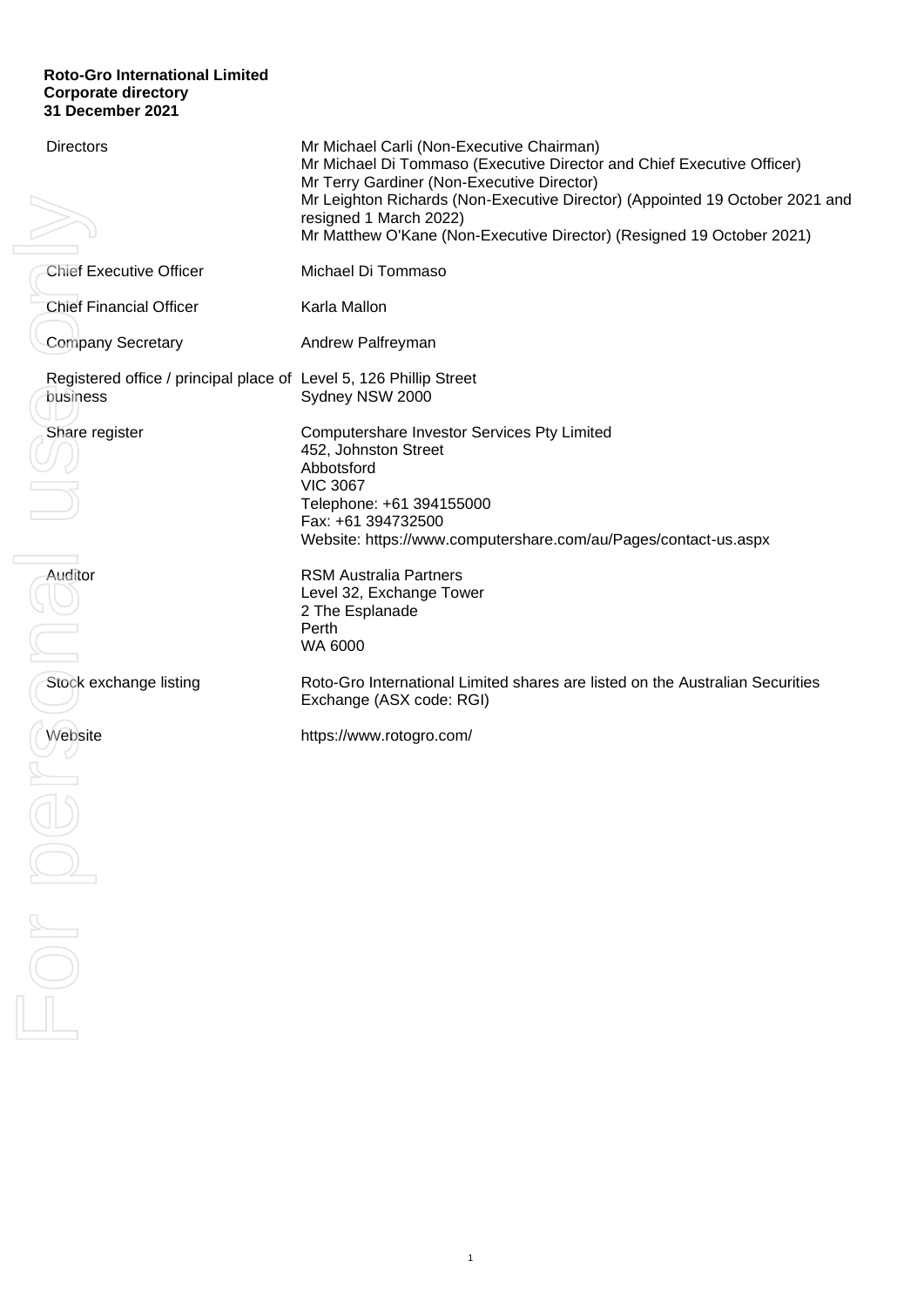#### **Roto-Gro International Limited Directors' report 31 December 2021**

The directors present their report, together with the financial statements, on the consolidated entity (referred to hereafter as the 'consolidated entity') consisting of Roto-Gro International Limited (referred to hereafter as the 'company' or 'parent entity') and the entities it controlled at the end of, or during, the half-year ended 31 December 2021.

# **Directors**

The following persons were directors of Roto-Gro International Limited during the whole of the financial half-year and up to the date of this report, unless otherwise stated:

Mr Michael Carli (Non-Executive Chairman)

Mr Michael Di Tommaso (Executive Director and Chief Executive Officer)

Mr Terry Gardiner (Non-Executive Director)

Mr Leighton Richards (Non-Executive Director) (Appointed 19 October 2021 and resigned 1 March 2022)

Mr Matthew O'Kane (Non-Executive Director) (Resigned 19 October 2021)

# **Principal activities**

The principal activity of the consolidated entity during the financial period was the production and sale of patented and proprietary Rotational Garden Systems (the "RotoGro Garden Systems") and the sale and production of advanced automated nutrient delivery and water management systems (the "Fertigation Systems").

### **Dividends**

There were no dividends paid, recommended or declared during the current or previous financial half-year.

# **Review of operations**

The loss for the consolidated entity after providing for income tax amounted to \$10,466,662 (31 December 2020: \$1,774,405).

Included in this figure is depreciation and amortisation expense of \$379,949 (31 December 2020: \$383,136) and impairment expense of \$8,011,720 (31 December 2020: \$nil).

A summary of the consolidated entities activity during the period is included in the Appendix 4D attached.

# **Significant changes in the state of affairs**

### *Purchase and Sale Agreement with Wolf Island Cannabis Inc*

On 7 July 2021, the Company announced that Roto-Gro World Wide (Canada) Inc., a wholly-owned subsidiary of the Company, had executed a Purchase and Sale Agreement with Wolf Island Cannabis Inc. (Wolf Island) which includes a CAD \$377,000 technology purchase order for RotoGro's Patented and Proprietary Rotational Garden Systems and Plant Nutrient Management System. Wolf Island subsequently provided the Company with a CAD \$213,000 non-refundable deposit representing more than 50% of the purchase order for RotoGro's patented and proprietary cannabis technology. The payment by Wolf Island demonstrates its commitment to RotoGro as its agricultural technology supplier in the lawful cannabis space. The Facility will be the first in Ontario, Canada to be outfitted with the RotoGro Technology. Directors<br>
The following persons were directors of Roto-Green directions<br>
Mr Michael Carli (Non-Executive Chairman)<br>
Mr Michael Di Tommaso (Executive Director) and<br>
Mr Michael Di Tommaso (Executive Director) (R<br>
Mr Michael

# *February 2021 Placement*

As part of the Company's Capital Raising announced to the market on 24 February 2021, the Company agreed, subject to shareholder approval, to issue 26,666,667 Options (exercisable at \$0.06 on or before 31 December 2023) attached to the Placement Shares on a 2 for 3 basis. Also, as part of this raising, the Company agreed, subject to shareholder approval, to issue 6,000,000 Options (exercisable at \$0.06 on or before 31 December 2023) to Peak Asset Management Limited (or their nominees) for broker and investor relations services rendered in February and March 2021 in relation to the facilitation of the February 2021 Placement Offer. Shareholder approval to issue 32,666,667 options was obtained on 19 July 2021 and consequently issued on 30 July 2021.

# *July 2021 Placement*

On 20 July 2021, the Company announced a placement of shares to sophisticated and professional investors to raise \$2.2 million (before costs) (Placement) through the issue of 62,857,143 new fully paid ordinary shares at an issue price of \$0.035 per share (Placement Shares) together with, subject to Shareholder approval one free attaching Option for ever one Placement Share subscribed for and issued, exercisable at \$0.07 each and expiring 24 months from date of issue.

On or about 19 July 2021, the Company entered into a lead manager mandate with EverBlu Capital Pty Ltd (EverBlu), pursuant to which the Company engaged EverBlu to act as lead manager and corporate advisor to the Placement (Mandate). Under the Mandate, in relation to the Placement, the Company has agreed to pay EverBlu a fee of 6% on gross funds raised and, subject to shareholder approval, EverBlu will be entitled to 2,057,142 fully paid ordinary shares in the Company and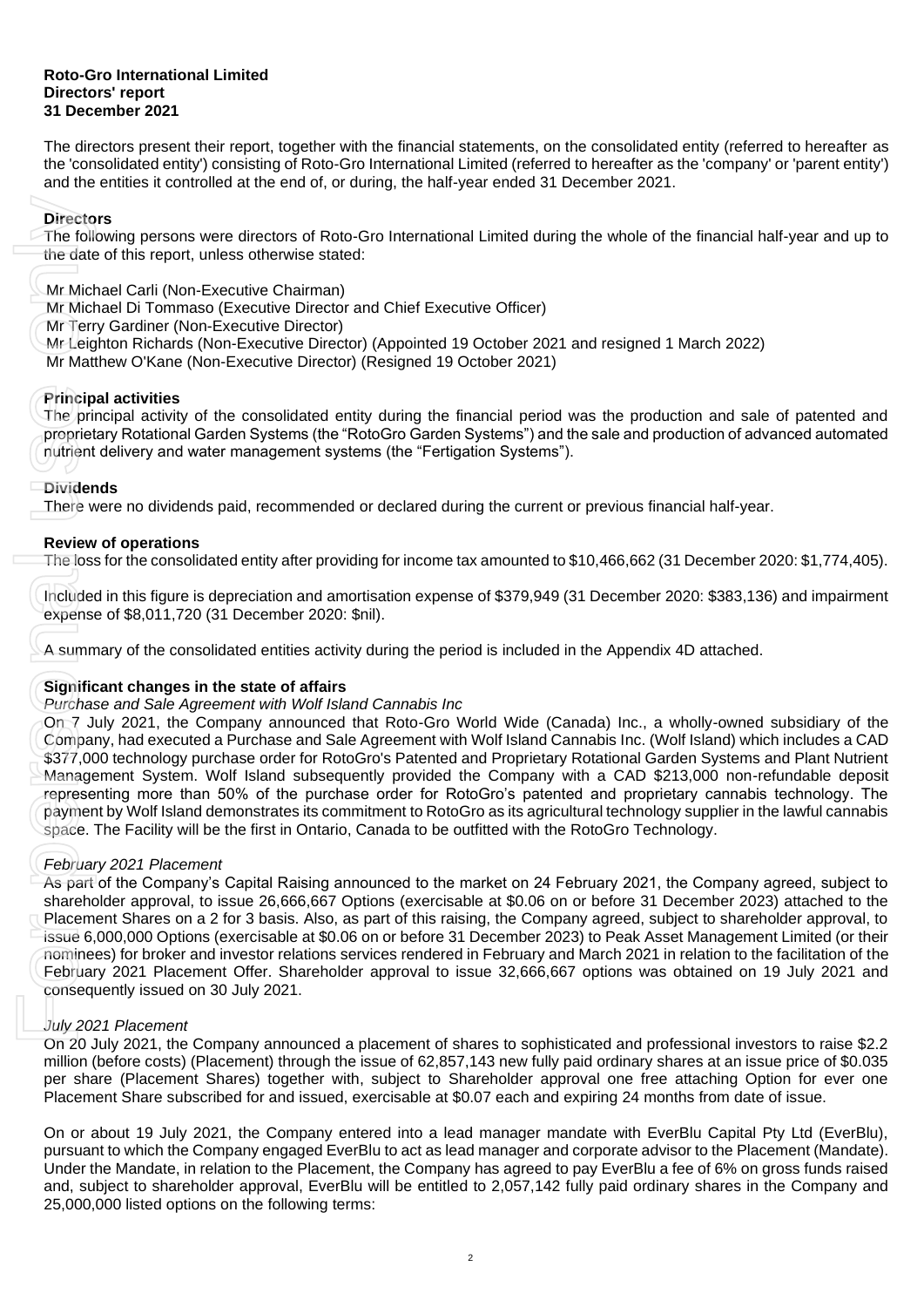#### **Roto-Gro International Limited Directors' report 31 December 2021**

- 10,000,000 listed options with an exercise price of \$0.07 and expiring 24 months from date of issue;
- 15,000,000 listed options, each with an exercise price of \$0.105 and expiring 24 months from date of issue.

In the event that shareholder approval was not obtained within 120 days of the Mandate, the Company would be liable to pay the equivalent amount in cash based on an independent valuation of the Broker Options, such a cash payment to be capped at \$300,000.

On 15 December 2021, the issue of 25,000,000 options was not approved by Shareholders and therefore the Company was required to pay \$33,612 to EverBlu based on independent valuation of the options received on 22 December 2021.

On 23 July 2021, the Company issued 62,857,143 fully paid ordinary shares at an issue price of \$0.035 per share as part of the Placement in July 2021 to raise \$2.2 million (before costs).

On 15 December 2021, the 62,857,143 free attaching options were approved by Shareholders.

# *NASA and CSA Deep Space Food Challenge*

On 9 August 2021, the Company announced that it commenced the first phase of the NASA and CSA Deep Space Food Challenge, an international collaboration between the United States of America National Aeronautics and the Space Administration and the Canadian Space Agency. RotoGro's application into the Deep Space Food Challenge was its initial foray into the space industry, highlighting the technological diversification and adaptability of its patented and proprietary indoor vertical farming technology. The Company's proposal was not accepted into the first phase of the NASA and CSE Deep Space Food Challenge, but the Company continues to pursue this niche sector and continues discussions with a private industry space exploration company. In the event that shareholder approximate that shareholds and pay the equivalent amount in cash required to pay \$33,612 to EverBlu I On 23 July 2021, the Company issue the Placement in July 2021 to raise On 15 December 20

# *Performance rights*

On 16 August 2021, the Company announced the lapse of 1,000,000 Class B Hanson Performance Shares as they have not met their performance conditions.

On 5 October 2021, the Company announced the lapse of 9,186,360 Class B Roto-Gro Inc Performance Shares; 1,000,000 Class C Hanson Performance Shares; and 2,000,000 Class D Hanson Performance Shares as they have not met their performance conditions.

### *Advisory Board*

On 30 August 2021, the Company announced that Keith Merker and Peter Kampian have joined Roto-Gro's inaugural Advisory Board. The Advisory Board has been established to expand the Company's reach in the lawful cannabis and perishable foods industries, particularly the indoor vertical farming space.

The Company has engaged the services of Mr Merker and Mr Kampian via a Consultancy Agreement for a term of 12 months (Consultancy Agreement). The aggregate securities payable by the Company under the Consultancy Agreement, to be apportioned equally, are as follows:

 $(1)$  4,000,000 options exercisable at \$0.04 each on or before the date which in 3 years from the date of issue, such options to vest in the below tranches:

- a. 400,000 options to vest 5 business day from the date of the Consultancy Agreement (First Tranche); and
- b. 300,000 options to vest each month commencing on the 1-month anniversary of the vesting of the First Tranche for a period of 12 months,
- $(2)$  2,000,000 options exercisable at \$0.04 each on or before the date which is 3 years from the date of issue, and vest in equal monthly tranches for a period of 12 month.

The Consultants will be paid a monthly fee by the Company and will receive a remuneration structure in accordance with industry standards for introducing and procuring transactions on behalf of the Company which are successfully completed during the term of the Agreement and for 24 months following the termination of the Agreement.

On 9 September 2021, the Company announced the issue of the 4,000,000 options to the Advisory Board at an exercise price \$0.04 per option and expiry date 6 September 2024.

On 24 December 2021, the company issued 2,000,000 options to the Advisory Board at an exercise price \$0.04 per option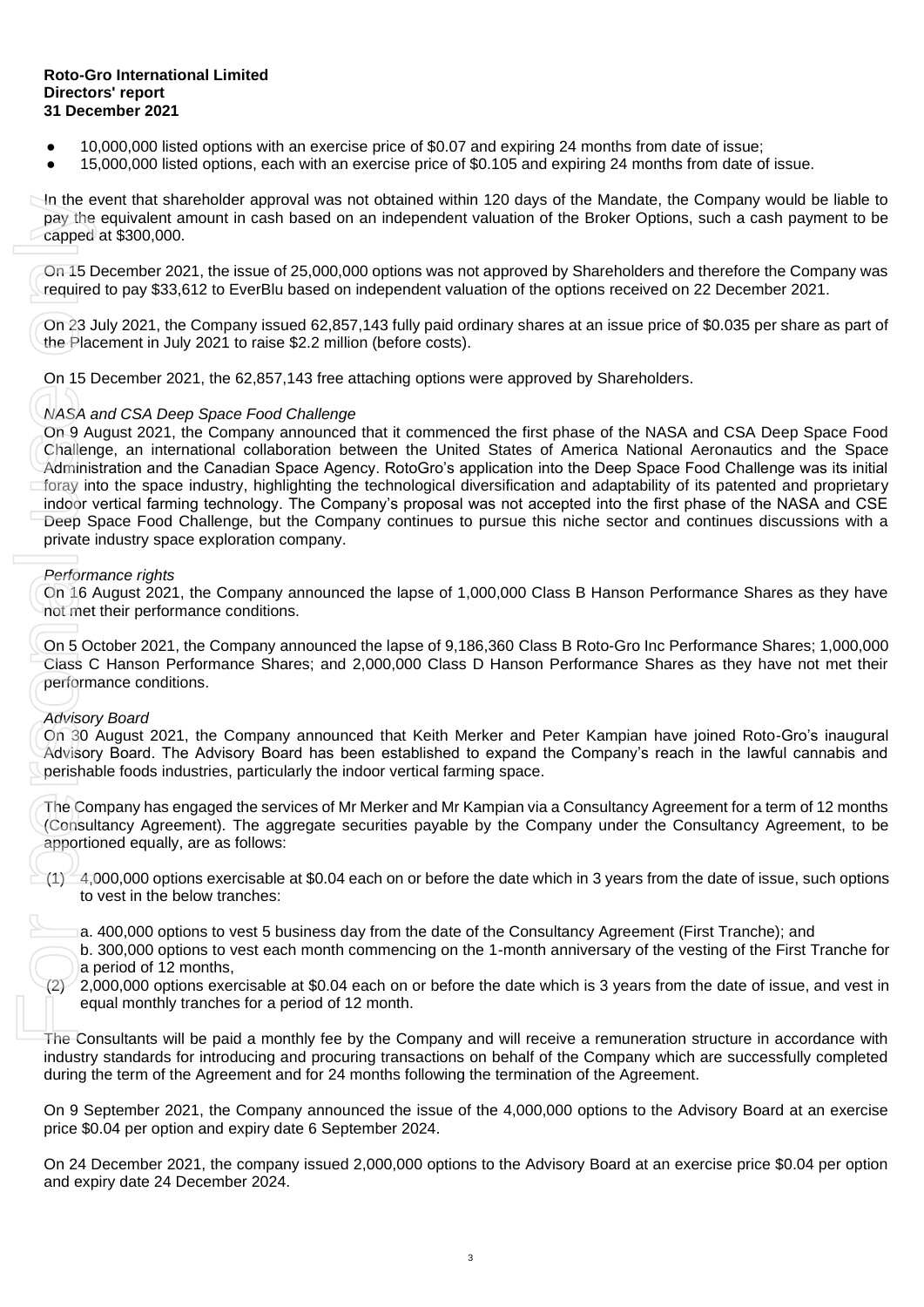#### **Roto-Gro International Limited Directors' report 31 December 2021**

# *Canniberia LDA Purchase Order*

On 4 October 2021, the Company received an initial CAD\$1.039 million purchase order from Canniberia LDA and currently awaits the initial deposit pursuant to this purchase order. RotoGro and Canniberia LDA previously executed a Purchase and Sale Agreement for the purchase of RotoGro's Rotational Garden Systems, for a total purchase price of CAD\$1.9 million. The Company notes that as a result of administrative delays due to COVID-19, it agreed to grant an extension of the date for payment of 50% of the initial order. The Company maintains close and continuous communication with Canniberia, who remain committed to working with RotoGro under the Agreement.

#### *Management team*

On 19 October 2021, the Company announced the appointment of Leighton Richards as a Non-Executive Director of the Company, effective from the same date.

On 19 October 2021, the Company announced the resignation of Mr Matthew O'Kane as a Non-Executive Director, effective from the same date.

# *CSE and ASX Dual Listing*

On 21 October 2021, the Company announced that it would seek a listing on the Canadian Securities Exchange after several inquiries from North American private equity firms.

The Company's Board and management team expect that a dual listing on the CSE and the ASX will present the Company with growth opportunities in the Canadian and US agricultural technology market, bolstering its market position and driving shareholder value for existing and new Australian and North American shareholders. This dual listing has been placed on hold in the short term. State Ageneration the purchase of NotoGross NotoGross Notation and Gardien Systems, for a following term and the option and the main district the Company methanic district in the Company methanic distribution and<br>the meth

### *International Patent Applications*

On 25 October 2021, the Company announced that it filed three applications under The Patent Cooperation Treaty claiming priority from three Patent Applications previously filed with the United States Patent and Trademark Office.

#### *Shares issue in lieu of Remuneration*

On 19 November 2021, the Company announced the release from voluntary escrow of 12,265,622 fully paid ordinary shares that were issued to the former CEO, Mr Adam Clode, in full and final satisfaction of all outstanding entitlements owed to him throughout the course of his employment with the Company.

### *Lapse of Options*

On 30 December 2021 Roto-Gro International Limited announced the lapse of 11,650,000 options as they have expired without being exercised or converted.

### *Employee Incentive Plan*

On 24 December 2021, the Company issued the following options under the Employee Incentive Plan after Shareholder approval on the 15 December 2021.

- $\bullet$  15,000,000 at an exercise price \$0.06 per option and expiry date 31 December 2023.
- 14,000,000 at an exercise price \$0.06 per option and expiry date 31 December 2024.
- 2,500,000 at an exercise price \$0.03 per option and expiry date 31 December 2022. The options will vest when the share price reaches \$0.06.
- 2,500,000 at an exercise price \$0.03 per option and expiry date 31 December 2022. The options will vest when the share price reaches \$0.09.
- 2,500,000 at an exercise price \$0,03 per option and expiry date 31 December 2023. The options will vest when the share price reaches \$0.12.
- 2,500,000 at an exercise price \$0.03 per option and expiry date 31 December 2023. The options will vest when the share price reaches \$0.15.
- 3,000,000 at an exercise price \$0.03 per option and expiry date 31 December 2024. The options will vest when the share price reaches \$0.20.
- 500,000 at an exercise price \$0.07 per option and expiry date 31 December 2023.
-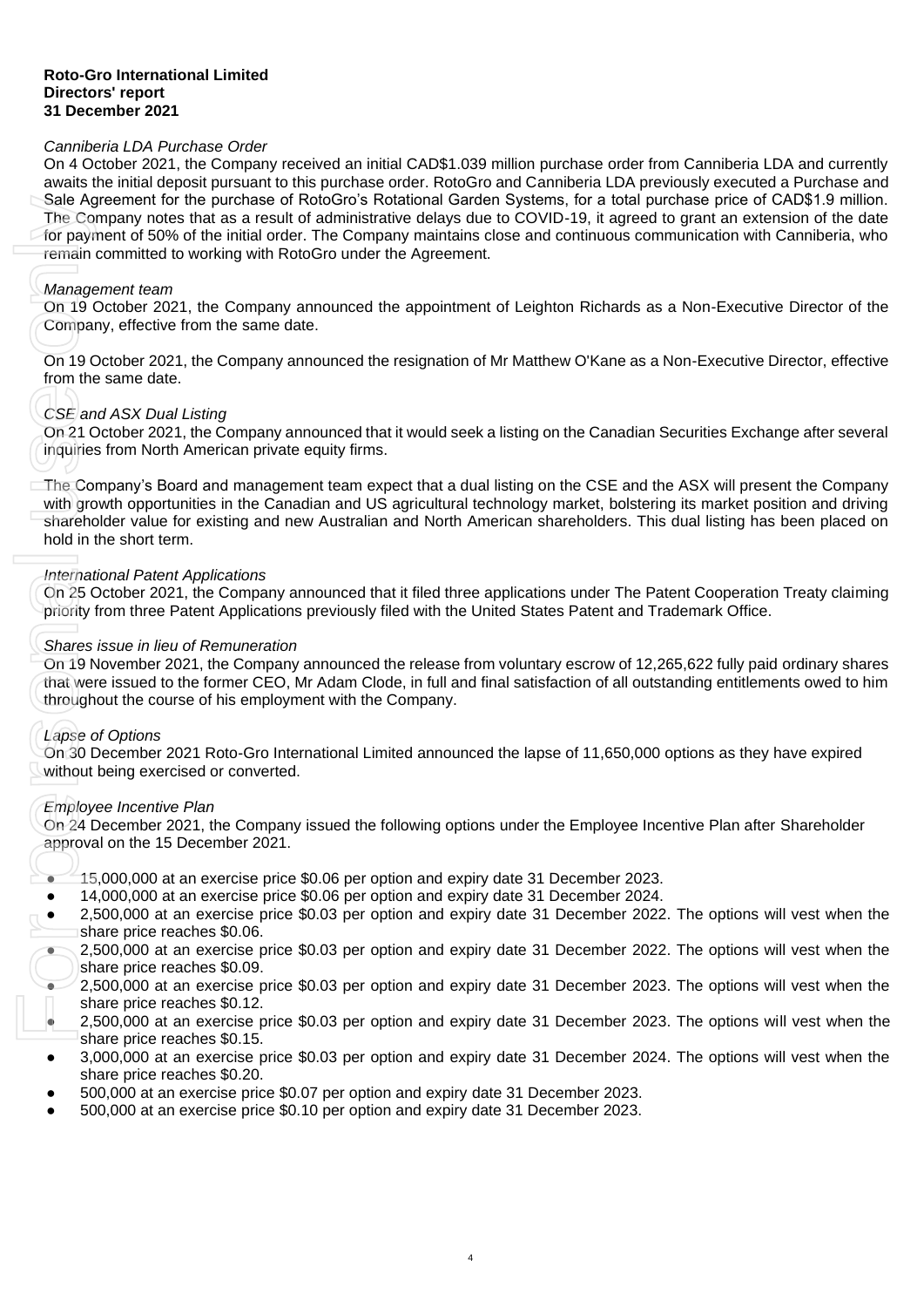#### *Verity Greens Inc Project*

RotoGro and Verity Greens Inc. (Verity Greens) made significant headway in establishing the footprint necessary to penetrate the global indoor farming space. Verity Greens is currently in discussions with three of North America's wholesale perishable food suppliers for which RotoGro continues product trials and testing at its research and design facility located in Caledon, Ontario, Canada. Based on the significant progress made to date, Verity Greens has revised its strategy to consider tripling its prospective purchase order to pursue a full-scale commercial perishable food cultivation facility, consisting of 1872 RotoGro Rotational Garden Systems with all supporting technology of its first facility. Accordingly, on 31 December 2021, the Company announced that it executed an Amending Agreement, amending the Technology Licence Agreement with Verity Greens Inc by extending the deadline to execute a Definitive Agreement with RotoGro from 31 December 2021 to 31 December 2022. All other conditions of the Agreement remain the same. Food suppliers to<br>
Contario, Canad<br>
its prospective<br>
RotoGro Rotati<br>
the Company and<br>
Greens Inc by<br>
December 2022<br>
There were no<br> **Matters subse**<br>
On 1 March 20<br>
Company, effect<br>
least two direct<br>
least two direct<br>
Seek t

There were no other significant changes in the state of affairs of the consolidated entity during the financial half-year.

#### **Matters subsequent to the end of the financial half-year**

On 1 March 2022, the Company announced the resignation of Leighton Richards as a Non-Executive Director of the Company, effective from the same date. As a result of Mr Richards' resignation, the Company notes that it will not have at least two directors that ordinarily reside in Australia as required under the Corporations Act 2001 (Cth). The Company will seek to appoint a new director who is resident of Australia when possible.

On 1 March 2022, the Company was suspended from Official Quotation in accordance with Listing Rule 17.5 following nonlodgement of the 31 December 2021 Appendix 4D and Half-year report.

No other matter or circumstance has arisen since 31 December 2021 that has significantly affected, or may significantly affect the consolidated entity's operations, the results of those operations, or the consolidated entity's state of affairs in future financial years.

### **Auditor's independence declaration**

A copy of the auditor's independence declaration as required under section 307C of the Corporations Act 2001 is set out immediately after this directors' report.

This report is made in accordance with a resolution of directors, pursuant to section 306(3)(a) of the Corporations Act 2001.

On behalf of the directors

Allele  $\mathbb{R}$ 

Michael Carli Executive Chairman

18 March 2022

 $\begin{matrix} \boxed{\phantom{0}} \\ \boxed{\phantom{0}} \end{matrix} \begin{matrix} \boxed{\phantom{0}} \\ \boxed{\phantom{0}} \end{matrix}$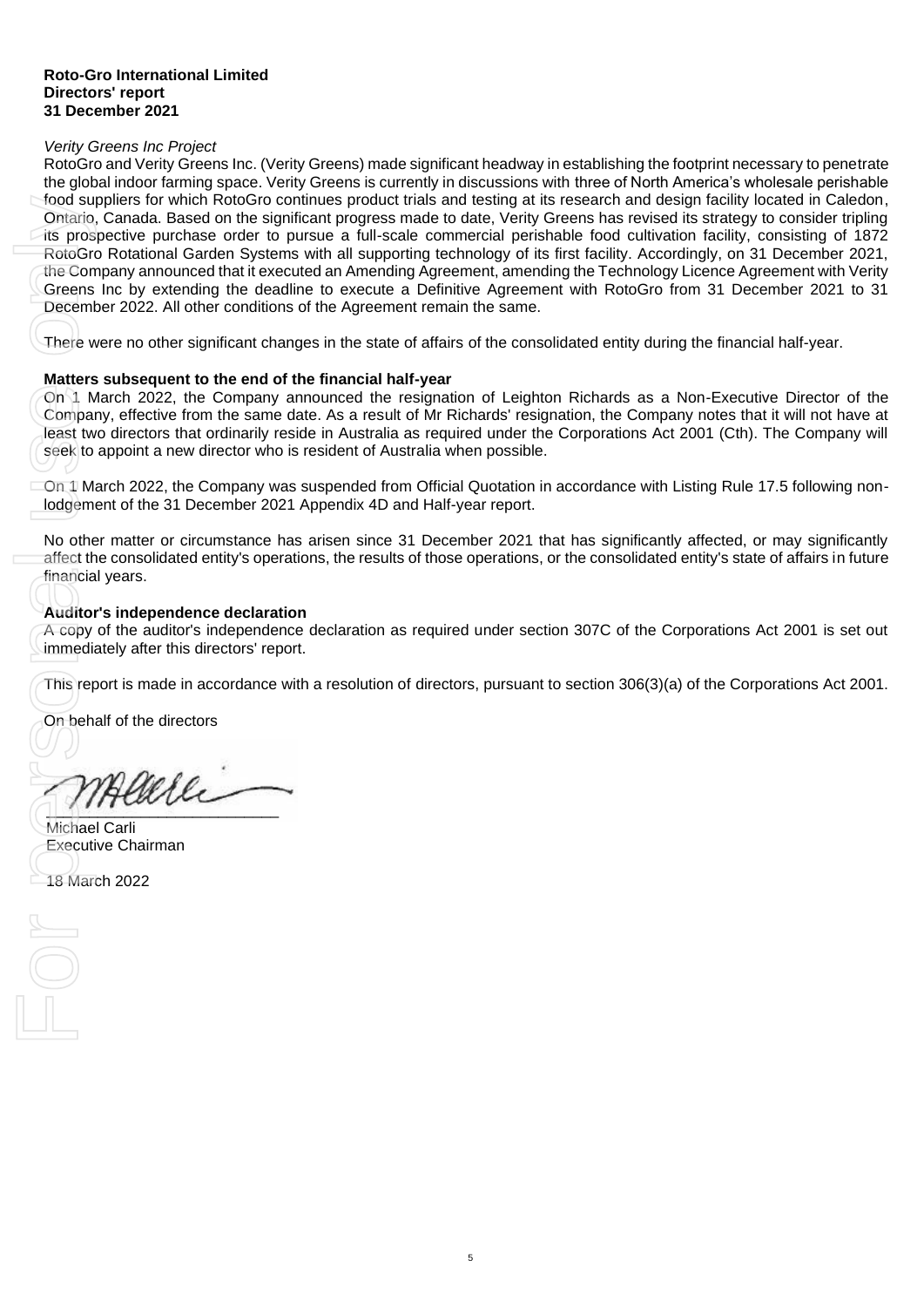

#### RSM Australia Partners

Level 32, Exchange Tower 2 The Esplanade Perth WA 6000 GPO Box R1253 Perth WA 6844

> T +61 (0) 8 9261 9100 F +61 (0) 8 9261 9111

> > www.rsm.com.au

#### **AUDITOR'S INDEPENDENCE DECLARATION**

As lead auditor for the review of the financial report of Roto-Gro International Limited for the half-year ended 31 December 2021, I declare that, to the best of my knowledge and belief, there have been no contraventions of:

(i) the auditor independence requirements of the *Corporations Act 2001* in relation to the review; and

(ii) any applicable code of professional conduct in relation to the review.

RSM AUSTRALIA PARTNERS

Perth, WA **MATTHEW BEEVERS** 

THE POWER OF BEING UNDERSTOOD AUDIT | TAX | CONSULTING

RSM Australia Partners is a member of the RSM network and trades as RSM. RSM is the trading name used by the members of the RSM network. Each member of the RSM network is an independent accounting and consulting firm which practices in its own right. The RSM network is not itself a separate legal entity in any jurisdiction.

RSM Australia Partners ABN 36 965 185 036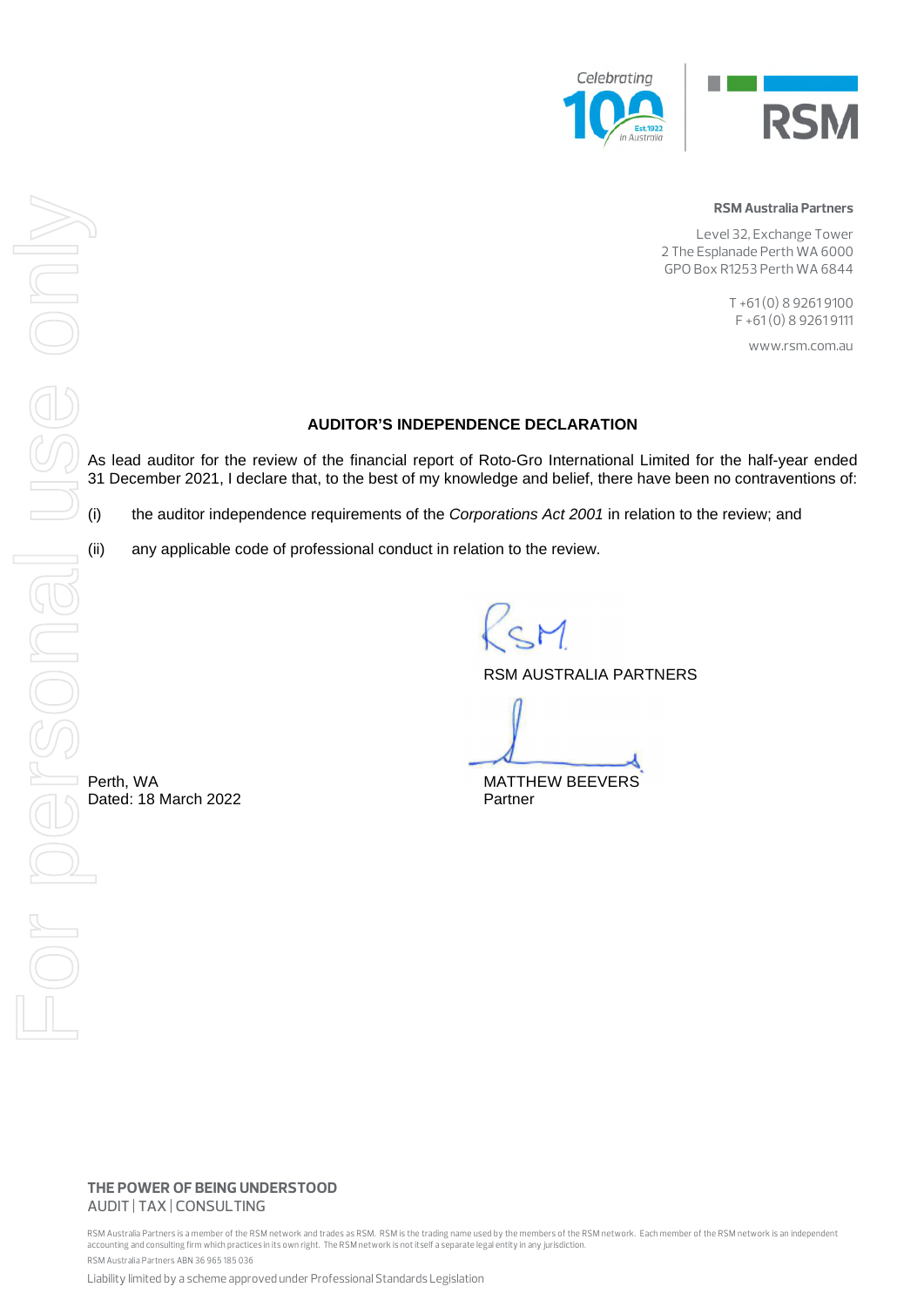### **Roto -Gro International Limited Contents 31 December 2021**

| Statement of profit or loss and other comprehensive income                           | 8  |
|--------------------------------------------------------------------------------------|----|
| Statement of financial position                                                      | 9  |
| Statement of changes in equity                                                       | 10 |
| Statement of cash flows                                                              | 11 |
| Notes to the financial statements                                                    | 12 |
| Directors' declaration                                                               | 20 |
| Independent auditor's review report to the members of Roto-Gro International Limited | 21 |

 $\Box$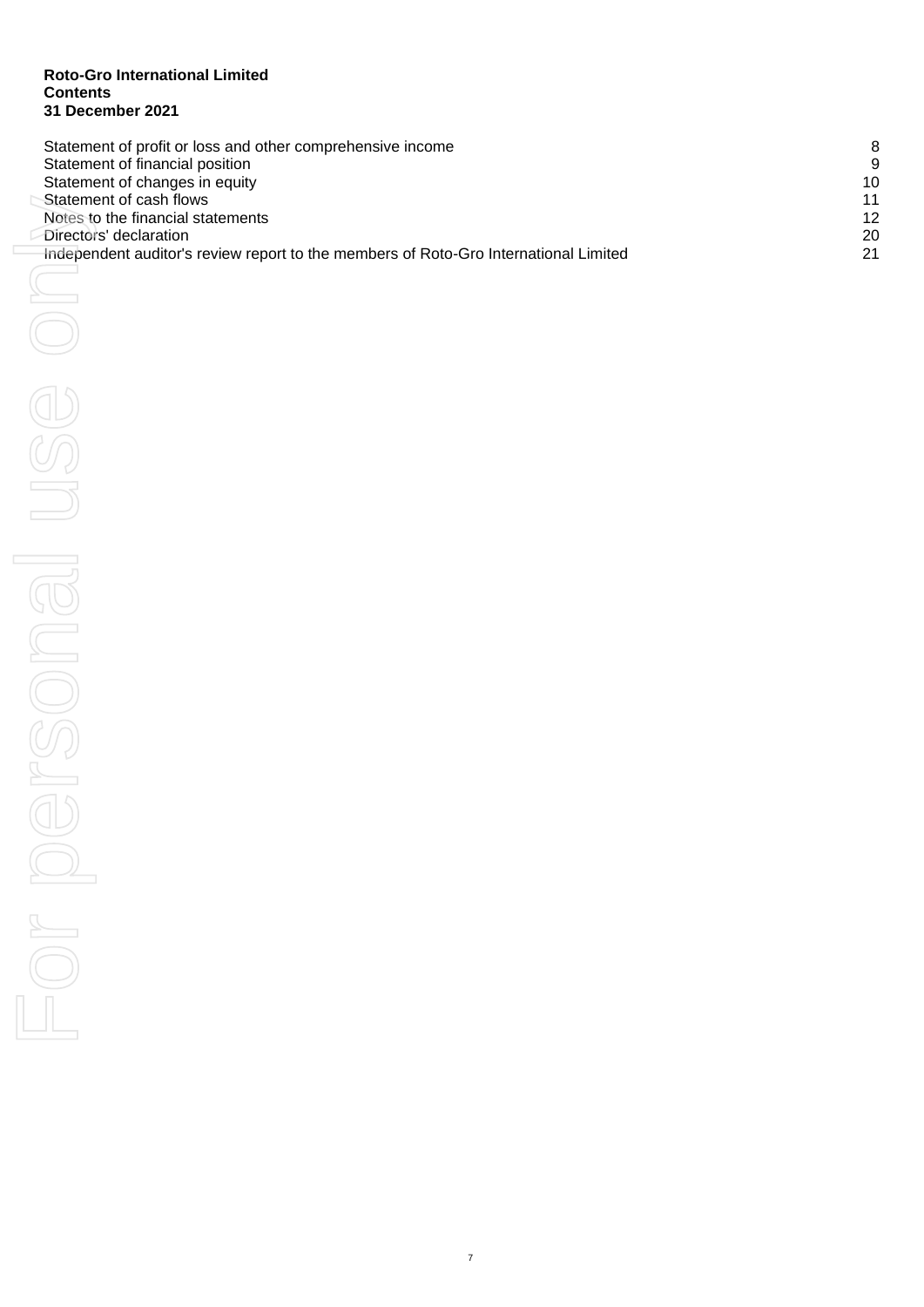## **Roto-Gro International Limited Statement of profit or loss and other comprehensive income For the half-year ended 31 December 2021**

|                                                                                                                        |             | <b>Consolidated</b>             |              |
|------------------------------------------------------------------------------------------------------------------------|-------------|---------------------------------|--------------|
|                                                                                                                        | <b>Note</b> | 31 December 31 December<br>2021 | 2020         |
|                                                                                                                        |             | \$                              | \$           |
| <b>Revenue</b>                                                                                                         | 4           | 27,117                          |              |
|                                                                                                                        |             |                                 |              |
| Other income                                                                                                           | 4           | 104,449                         | 224,357      |
| <b>Expenses</b>                                                                                                        |             |                                 |              |
| Cost of goods sold                                                                                                     |             | (189, 203)                      | (10, 475)    |
| Design and innovation expense                                                                                          |             | (432, 305)                      | (435, 347)   |
| Business development expense                                                                                           |             | (121, 619)                      | (96, 257)    |
| Depreciation expense                                                                                                   |             | (163, 898)                      | (167, 085)   |
| Impairment of assets                                                                                                   |             | (8,011,720)                     |              |
| Amortisation expense                                                                                                   |             | (216, 051)                      | (216, 051)   |
| Share based payments expense                                                                                           |             | (274, 693)                      | 191,548      |
|                                                                                                                        |             |                                 |              |
| Research and development expenses                                                                                      |             | (172, 734)                      | (123, 818)   |
| Finance costs                                                                                                          |             |                                 | (124, 229)   |
| Corporate and administration expenses                                                                                  |             | (1,016,005)                     | (1,017,048)  |
| Loss before income tax expense                                                                                         |             | (10, 466, 662)                  | (1,774,405)  |
| Income tax expense                                                                                                     |             |                                 |              |
|                                                                                                                        |             |                                 |              |
| Loss after income tax expense for the half-year attributable to the owners of<br><b>Roto-Gro International Limited</b> |             | (10, 466, 662)                  | (1,774,405)  |
| <b>Other comprehensive loss</b>                                                                                        |             |                                 |              |
| Items that may be reclassified subsequently to profit or loss                                                          |             |                                 |              |
| Eoreign currency translation                                                                                           |             | (11,908)                        | (126, 243)   |
| Other comprehensive loss for the half-year, net of tax                                                                 |             | (11,908)                        | (126, 243)   |
|                                                                                                                        |             |                                 |              |
| Total comprehensive loss for the half-year attributable to the owners of Roto-                                         |             |                                 |              |
| <b>Gro International Limited</b>                                                                                       |             | (10, 478, 570)                  | (1,900,648)  |
|                                                                                                                        |             | Cents                           | <b>Cents</b> |
|                                                                                                                        |             |                                 |              |
| Basic loss per share                                                                                                   | 11          | (3.12)                          | (1.10)       |
| Diluted loss per share                                                                                                 | 11          | (3.12)                          | (1.10)       |
|                                                                                                                        |             |                                 |              |
|                                                                                                                        |             |                                 |              |
|                                                                                                                        |             |                                 |              |
|                                                                                                                        |             |                                 |              |
|                                                                                                                        |             |                                 |              |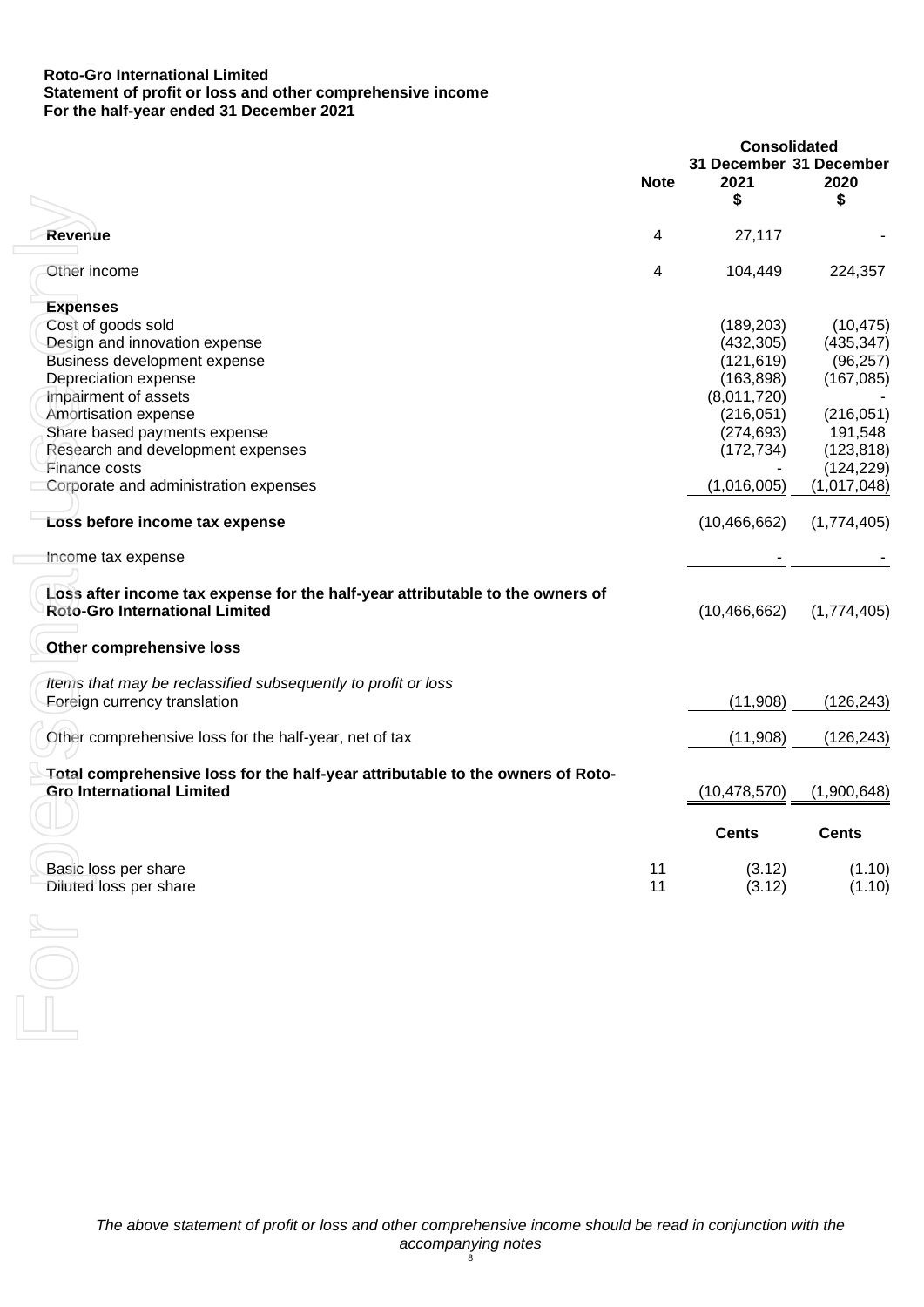## **Roto-Gro International Limited Statement of financial position As at 31 December 2021**

|                                  |             | <b>Consolidated</b> |                |
|----------------------------------|-------------|---------------------|----------------|
|                                  | <b>Note</b> | 31 December<br>2021 | 30 June 2021   |
|                                  |             | S                   | \$             |
|                                  |             |                     |                |
| <b>Assets</b>                    |             |                     |                |
| <b>Current assets</b>            |             |                     |                |
| Cash and cash equivalents        |             | 1,629,882           | 1,638,368      |
| Trade and other receivables      |             | 20,358              | 95,944         |
| Inventories                      |             | 863,271             | 895,184        |
| Other current assets             |             | 279,802             | 115,610        |
| <b>Total current assets</b>      |             | 2,793,313           | 2,745,106      |
| Non-current assets               |             |                     |                |
| Property, plant and equipment    | 5           | 58,162              | 1,067,404      |
| Right-of-use assets              |             | 110,810             | 178,476        |
| Intangibles                      | 6           | 398,320             | 7,605,298      |
| Total non-current assets         |             | 567,292             | 8,851,178      |
| <b>Total assets</b>              |             | 3,360,605           | 11,596,284     |
| <b>Liabilities</b>               |             |                     |                |
| <b>Current liabilities</b>       |             |                     |                |
| Trade and other payables         |             | 158,228             | 306,402        |
| Lease liabilities                |             | 114,749             | 151,317        |
| Employee benefits                |             | 23,930              | 67,082         |
| Other current liabilities        |             | 751,123             | 524,571        |
| <b>Total current liabilities</b> |             | 1,048,030           | 1,049,372      |
| Non-current liabilities          |             |                     |                |
| Lease liabilities                |             | 7,994               | 49,602         |
| Total non-current liabilities    |             | 7,994               | 49,602         |
| <b>Total liabilities</b>         |             | 1,056,024           | 1,098,974      |
| Net assets                       |             | 2,304,581           | 10,497,310     |
|                                  |             |                     |                |
| Equity                           |             |                     |                |
| <b>Issued capital</b>            | 7           | 36,240,869          | 34,400,721     |
| <b>Reserves</b>                  | 8           | 1,480,116           | 3,486,463      |
| <b>Accumulated losses</b>        |             | (35, 416, 404)      | (27, 389, 874) |
| <b>Total equity</b>              |             | 2,304,581           | 10,497,310     |
|                                  |             |                     |                |
|                                  |             |                     |                |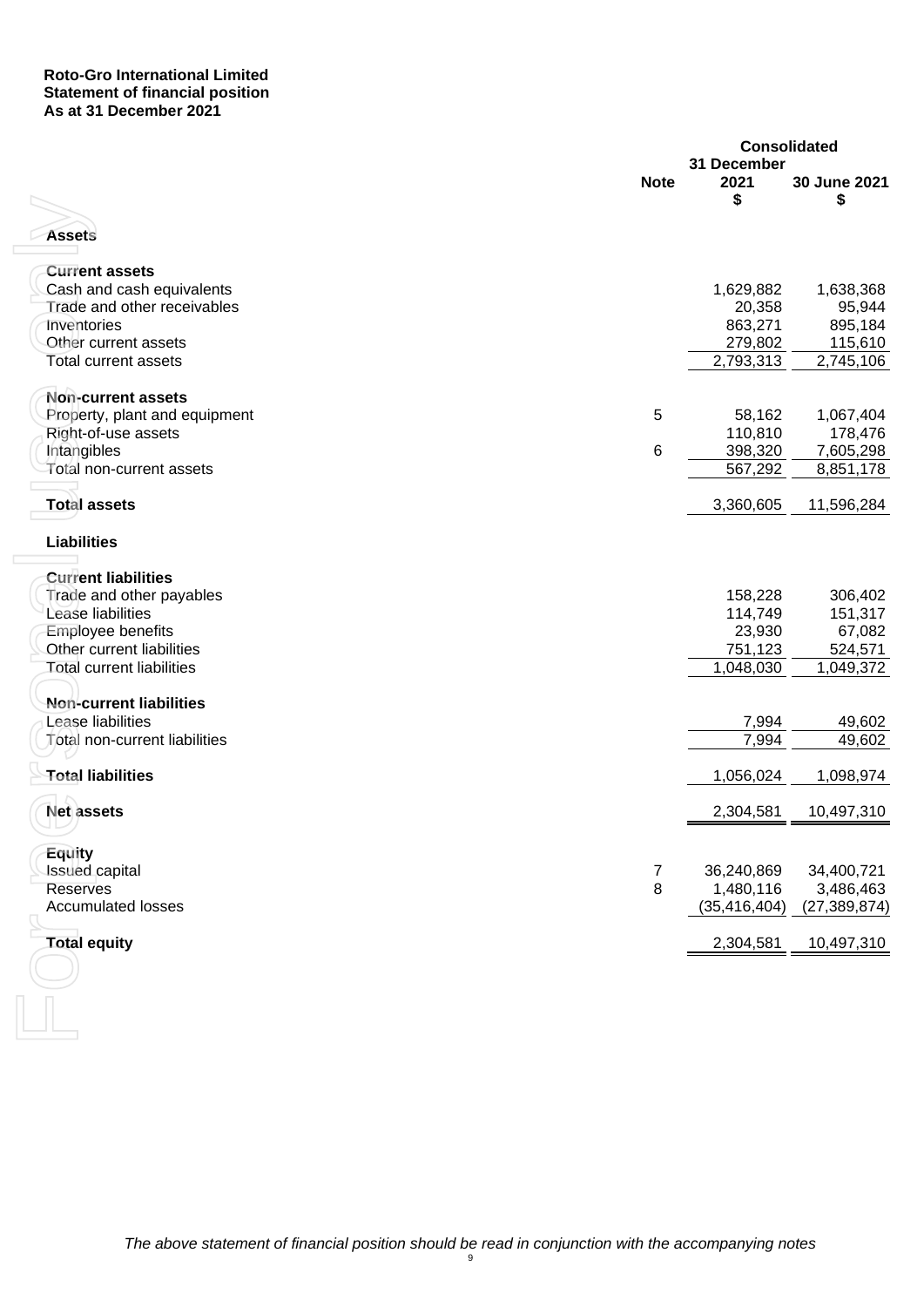# **Roto-Gro International Limited Statement of changes in equity For the half-year ended 31 December 2021**

| <b>Consolidated</b>                                                                                | <b>Issued</b><br>capital | <b>Share based</b><br>payment<br><b>reserve</b><br>S | Foreign<br>currency<br>translation<br><b>reserve</b><br>\$ | Accumulated<br><b>losses</b> | Total equity |
|----------------------------------------------------------------------------------------------------|--------------------------|------------------------------------------------------|------------------------------------------------------------|------------------------------|--------------|
| Balance at 1 July 2020                                                                             | 28,807,975               | 6,887,940                                            | 173,675                                                    | (26,868,816)                 | 9,000,774    |
| Loss after income tax expense for the half-year<br>Other comprehensive loss for the half-year, net |                          |                                                      |                                                            | (1,774,405)                  | (1,774,405)  |
| of tax                                                                                             |                          |                                                      | (126, 243)                                                 |                              | (126, 243)   |
| Total comprehensive loss for the half-year                                                         |                          |                                                      | (126, 243)                                                 | (1,774,405)                  | (1,900,648)  |
| Transactions with owners in their capacity as<br>owners:                                           |                          |                                                      |                                                            |                              |              |
| Contributions of equity, net of transaction costs                                                  | 1,755,218                |                                                      |                                                            |                              | 1,755,218    |
| Share-based payments (note 8)                                                                      | 470,855                  | (191, 548)                                           |                                                            |                              | 279,307      |
| Convertible note conversion                                                                        | 666,031                  |                                                      |                                                            |                              | 666,031      |
| Balance at 31 December 2020                                                                        | 31,700,079               | 6,696,392                                            | 47,432                                                     | (28, 643, 221)               | 9,800,682    |

| Consolidated                                                                                                                                        | <b>Issued</b><br>capital<br>\$  | payment<br>reserve<br>\$      | translation<br>reserve<br>S        | <b>Accumulated</b><br><b>losses</b><br>S | <b>Total equity</b><br>5        |
|-----------------------------------------------------------------------------------------------------------------------------------------------------|---------------------------------|-------------------------------|------------------------------------|------------------------------------------|---------------------------------|
| Balance at 1 July 2020                                                                                                                              | 28,807,975                      | 6,887,940                     | 173,675                            | (26,868,816)                             | 9,000,774                       |
| Loss after income tax expense for the half-year<br>Other comprehensive loss for the half-year, net                                                  |                                 |                               |                                    | (1,774,405)                              | (1,774,405)                     |
| of tax                                                                                                                                              |                                 |                               | (126, 243)                         |                                          | (126, 243)                      |
| Total comprehensive loss for the half-year<br>Transactions with owners in their capacity as                                                         |                                 |                               | (126, 243)                         | (1,774,405)                              | (1,900,648)                     |
| owners:<br>Contributions of equity, net of transaction costs<br>Share-based payments (note 8)<br>Convertible note conversion                        | 1,755,218<br>470,855<br>666,031 | (191, 548)                    |                                    |                                          | 1,755,218<br>279,307<br>666,031 |
| Balance at 31 December 2020                                                                                                                         | 31,700,079                      | 6,696,392                     | 47,432                             | (28, 643, 221)                           | 9,800,682                       |
|                                                                                                                                                     | <b>Issued</b>                   | <b>Share based</b><br>payment | Foreign<br>currency<br>translation | <b>Accumulated</b>                       |                                 |
| <b>Consolidated</b>                                                                                                                                 | capital<br>\$                   | reserve<br>S                  | reserve<br>S                       | <b>losses</b><br>\$                      | <b>Total equity</b><br>\$       |
| Balance at 1 July 2021                                                                                                                              | 34,400,721                      | 3,334,784                     | 151,679                            | (27, 389, 874)                           | 10,497,310                      |
| Loss after income tax expense for the half-year<br>Other comprehensive loss for the half-year, net                                                  |                                 |                               |                                    | (10, 466, 662)                           | (10, 466, 662)                  |
| of tax                                                                                                                                              |                                 |                               | (11,908)                           |                                          | (11,908)                        |
| Total comprehensive loss for the half-year<br>Transactions with owners in their capacity as<br>owners:                                              |                                 |                               | (11,908)                           | (10, 466, 662)                           | (10, 478, 570)                  |
| Contributions of equity, net of transaction costs<br>(note 7)<br>Share-based payments (note 8)<br>Issue of options as part of capital raising costs | 1,840,148                       | 274,693<br>171,000            |                                    |                                          | 1,840,148<br>274,693<br>171,000 |
| Transfer relating to options and rights expired<br>and/or forfeited                                                                                 |                                 | (2,440,132)                   |                                    | 2,440,132                                |                                 |
| Balance at 31 December 2021                                                                                                                         | 36,240,869                      | 1,340,345                     | 139,771                            | (35, 416, 404)                           | 2,304,581                       |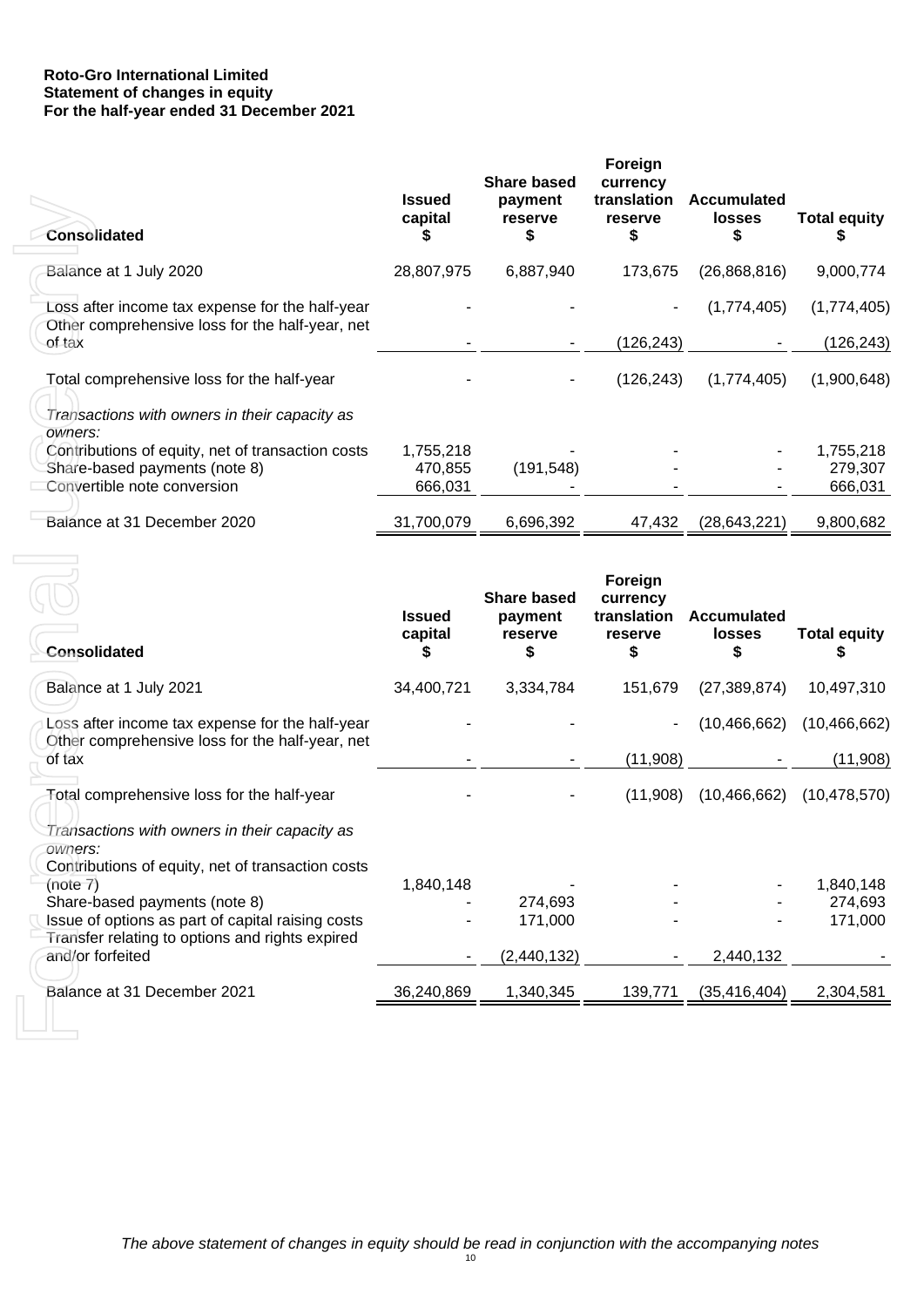### **Roto-Gro International Limited Statement of cash flows For the half-year ended 31 December 2021**

|                                                                                                                | <b>Consolidated</b>                   |                           |
|----------------------------------------------------------------------------------------------------------------|---------------------------------------|---------------------------|
|                                                                                                                | 31 December 31 December<br>2021<br>\$ | 2020<br>\$                |
|                                                                                                                |                                       |                           |
| Cash flows from operating activities                                                                           |                                       |                           |
| Receipts from customers (inclusive of GST)                                                                     | 242,169                               |                           |
| Payments to suppliers and employees (inclusive of GST)<br>Payment for product manufacturing (inclusive of GST) | (1,913,288)<br>(245, 274)             | (1,549,517)<br>(147, 925) |
|                                                                                                                |                                       |                           |
| Interest and government grant received                                                                         | (1,916,393)<br>187,277                | (1,697,442)<br>224,357    |
| Net cash used in operating activities                                                                          | (1,729,116)                           | (1,473,085)               |
| <b>Cash flows from investing activities</b>                                                                    |                                       |                           |
| Payments for property, plant and equipment                                                                     | (214, 831)                            | (132,079)                 |
| Net cash used in investing activities                                                                          | (214, 831)                            | (132,079)                 |
| Cash flows from financing activities                                                                           |                                       |                           |
| Proceeds from issue of shares (net of transaction costs)                                                       | 2,022,319                             | 1,409,181                 |
| Proceeds from convertible note                                                                                 |                                       | 1,250,000                 |
| Repayment of lease liabilities (AASB 16)                                                                       | (73, 176)                             | (79, 915)                 |
| Net cash from financing activities                                                                             | 1,949,143                             | 2,579,266                 |
| Net increase in cash and cash equivalents                                                                      | 5,196                                 | 974,102                   |
| Cash and cash equivalents at the beginning of the financial half-year                                          | 1,638,368                             | 345,524                   |
| Effects of exchange rate changes on cash and cash equivalents                                                  | (13,682)                              | (17, 796)                 |
| Cash and cash equivalents at the end of the financial half-year                                                | 1,629,882                             | 1,301,830                 |
|                                                                                                                |                                       |                           |
|                                                                                                                |                                       |                           |
|                                                                                                                |                                       |                           |
|                                                                                                                |                                       |                           |
|                                                                                                                |                                       |                           |
|                                                                                                                |                                       |                           |
|                                                                                                                |                                       |                           |
|                                                                                                                |                                       |                           |
|                                                                                                                |                                       |                           |
|                                                                                                                |                                       |                           |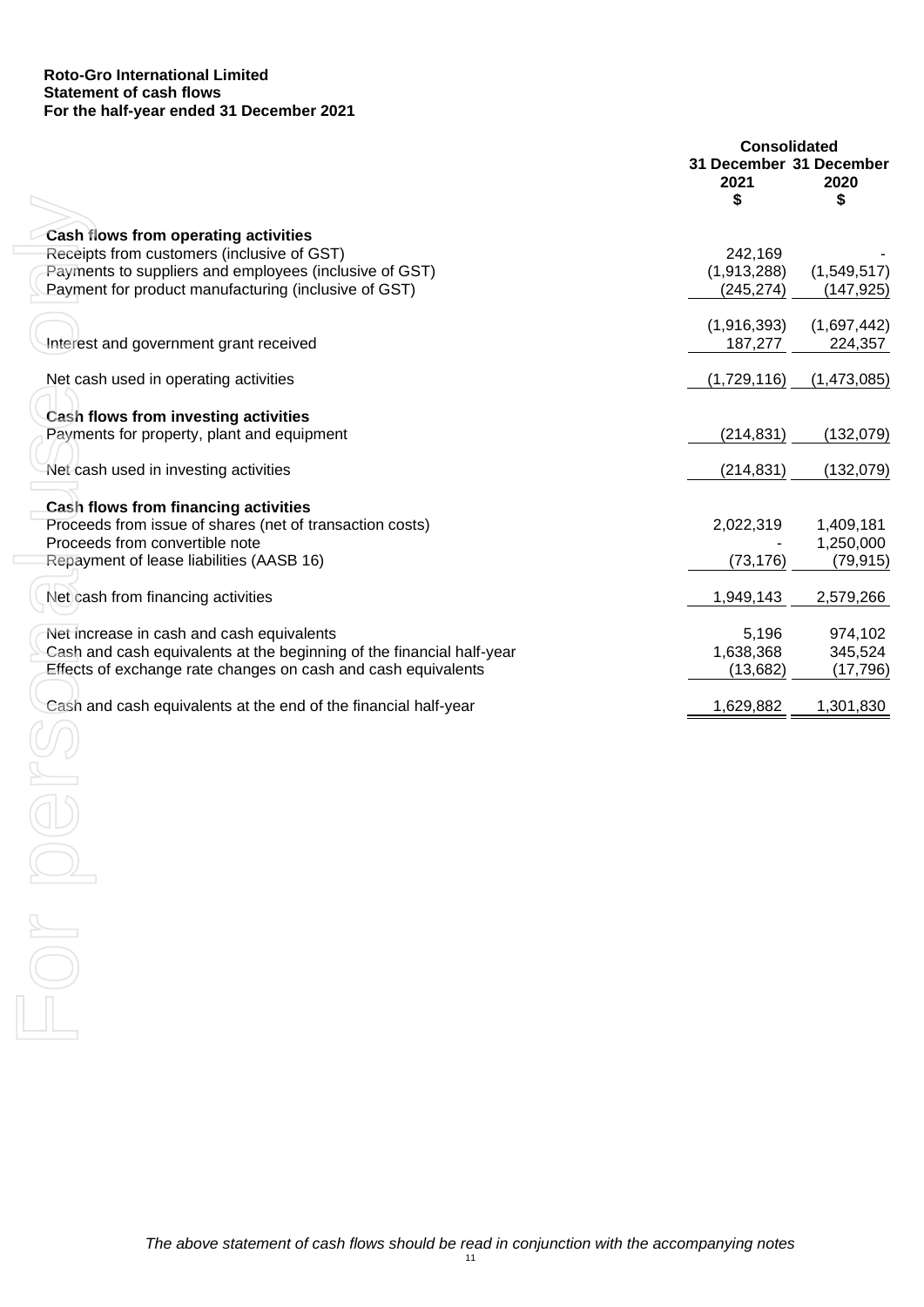### **Roto-Gro International Limited Notes to the financial statements 31 December 2021**

# **Note 1. General information**

The financial statements cover Roto-Gro International Limited as a consolidated entity consisting of Roto-Gro International Limited and the entities it controlled at the end of, or during, the half-year. The financial statements are presented in Australian dollars, which is Roto-Gro International Limited's functional and presentation currency.

Roto-Gro International Limited is a listed public company limited by shares, incorporated and domiciled in Australia. Its registered office and principal place of business is:

Level 5, 126 Phillip Street **Sydney** NSW 2000

A description of the nature of the consolidated entity's operations and its principal activities are included in the directors' report, which is not part of the financial statements.

The financial statements were authorised for issue, in accordance with a resolution of directors, on 18 March 2022.

# **Note 2. Significant accounting policies**

These general purpose financial statements for the interim half-year reporting period ended 31 December 2021 have been prepared in accordance with Australian Accounting Standard AASB 134 'Interim Financial Reporting' and the Corporations Act 2001, as appropriate for for-profit oriented entities. Compliance with AASB 134 ensures compliance with International Financial Reporting Standard IAS 34 'Interim Financial Reporting'.

These general purpose financial statements do not include all the notes of the type normally included in annual financial statements. Accordingly, these financial statements are to be read in conjunction with the annual report for the year ended 30 June 2021 and any public announcements made by the company during the interim reporting period in accordance with the continuous disclosure requirements of the Corporations Act 2001.

The principal accounting policies adopted are consistent with those of the previous financial year and corresponding interim reporting period, unless otherwise stated.

### **New or amended Accounting Standards and Interpretations adopted**

The consolidated entity has adopted all of the new or amended Accounting Standards and Interpretations issued by the Australian Accounting Standards Board (AASB) that are mandatory for the current reporting period.

Any new or amended Accounting Standards or Interpretations that are not yet mandatory have not been early adopted.

### **Going concern**

The financial statements have been prepared on the going concern basis, which contemplates continuity of normal business activities and the realisation of assets and discharge of liabilities in the normal course of business.

As disclosed in the financial statements, the consolidated entity incurred a loss of \$10,466,662 and net cash outflows from operating activities of \$1,729,116 and investing activities of \$214,831 respectively and net cash inflows from financing activities of \$1,949,143 for the period ended 31 December 2021. The consolidated entity anticipates incurring trading losses and net cash outflows from operating activities for at least the next twelve months whilst it continues to pursue new sales opportunities and secure and fulfill new sales contracts. Limited and the entities it controlled at the end of or during, the final-<br>The final-policies, which is Roto-Gro International Limiteds functional and pre-<br>Roto-Gro International Limited is a listed public company limited<br>

The ability of the consolidated entity to continue as a going concern is principally dependent upon the ability of the consolidated entity to meet its working capital requirements by raising additional funds from equity markets until such time as it attains positive cash flows from operating activities. Based on discussions with its advisors, the Board believes the consolidated entity has the ability to raise additional capital as necessary from equity markets, although no formal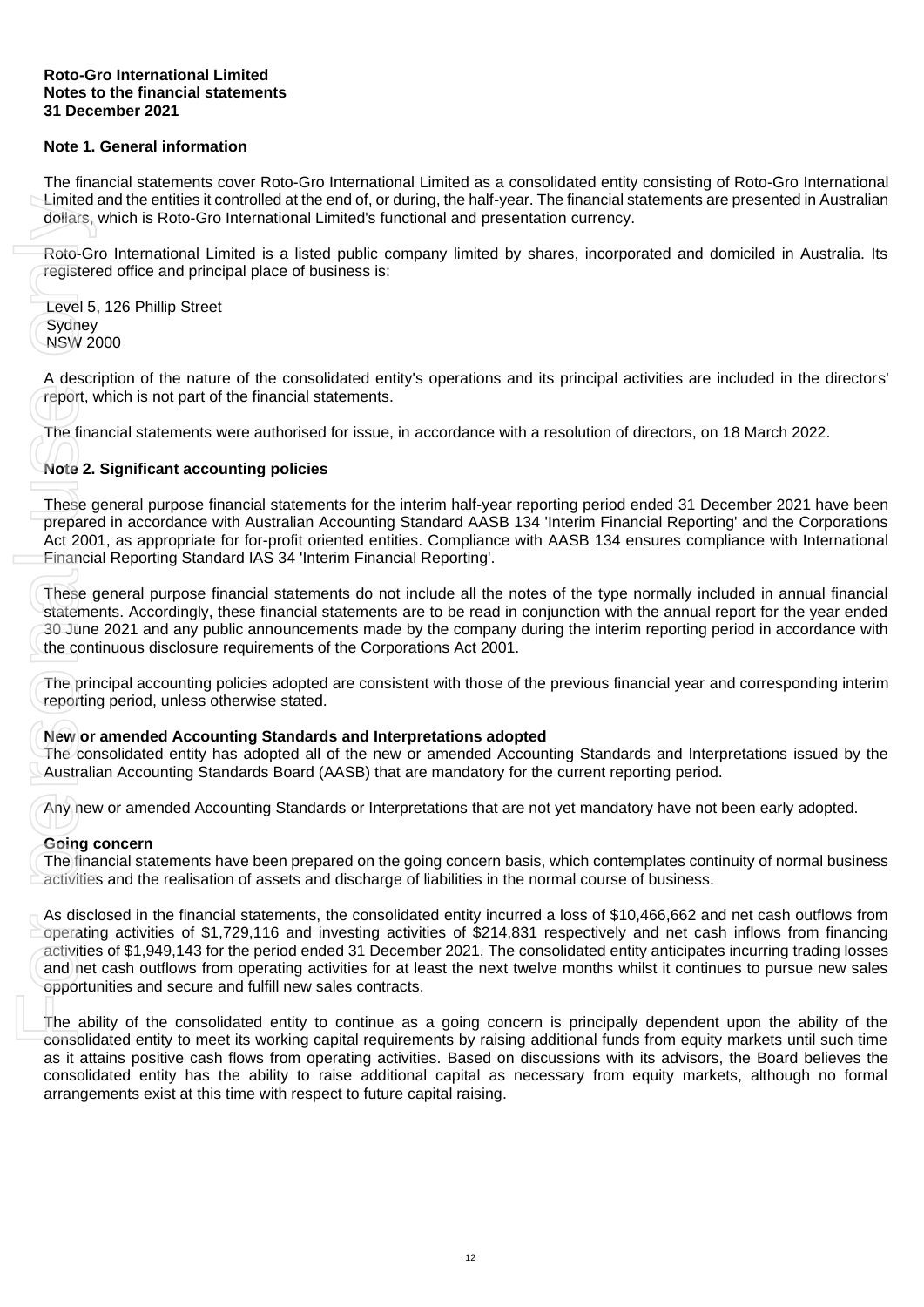# **Note 2. Significant accounting policies (continued)**

The going concern basis of preparation is also dependent on:

Receipt of CAD\$1.039 million from Canniberia LDA for the first technology order consisting of 72 RotoGro Garden Systems and a Plant Nutrient

Management System as announced on 4 October 2021. Currently the Company awaits the initial deposit pursuant to this purchase order and expects Canniberia LDA would then provide the remaining funds of the Tranche 1 order before shipment:

- The ability of the company to issue additional equity securities to raise further working capital;
- The ability to curtail corporate and administration expenses and overhead cash outflows as and when required; and
- The ability to deliver its sales targets and meet its cash flow forecasts.

The directors acknowledge that there are timing risks associated with the completion of successful capital raisings which have a direct impact on the Group's ability to meet liabilities when due. Nonetheless, the directors have received feedback that the consolidated entity is well placed to raise additional capital from equity markets, and the directors are exploring terms of a possible capital raising with its corporate adviser in order to meet its ongoing funding needs.

However, if the capital raising and other matters mentioned above do not eventuate, there is a material uncertainty that may cast doubt as to whether the Group will continue as a going concern and, therefore, whether the Group will realise its assets and discharge its liabilities in the normal course of business and at the amounts stated in the financial statements.

The financial report does not include any adjustments relating to the amounts or classification of recorded assets or liabilities that might be necessary if the consolidated entity does not continue as a going concern.

# **Note 3. Operating segments**

 $\frac{1}{\sqrt{2}}$ 

*Identification of reportable operating segments*

The consolidated entity has identified its operating segments based on the internal reports that are used by the Board (the chief operating decision makers) in assessing performance and in determining the allocation of resources. The Board as a whole will regularly review the identified segments in order to allocate resources to the segment and to assess its performance. Rece<br>
Syste<br>
Mana<br>
this p<br>
shipm<br>
The aircle of a possit<br>
The direct<br>
The direct<br>
The direct<br>
taxe a direct<br>
of a possit<br>
However, icast doubt<br>
and discha<br>
The financ<br>
that might<br>
Note 3. Of<br>
Identificati<br>
The conso<br>
chief

The consolidated entity operates across the agricultural industry providing technology and cultivation solutions for advanced indoor hydroponic growing applications.

The main geographic areas that the entity operates in are Australia and Canada. The parent entity is registered in Australia. The consolidated entity's intangible assets are maintained in the Territory of the British Virgin Islands (previously in Mauritius).

The following tables present revenue, expenditure and certain asset and liability information regarding geographical segments.

13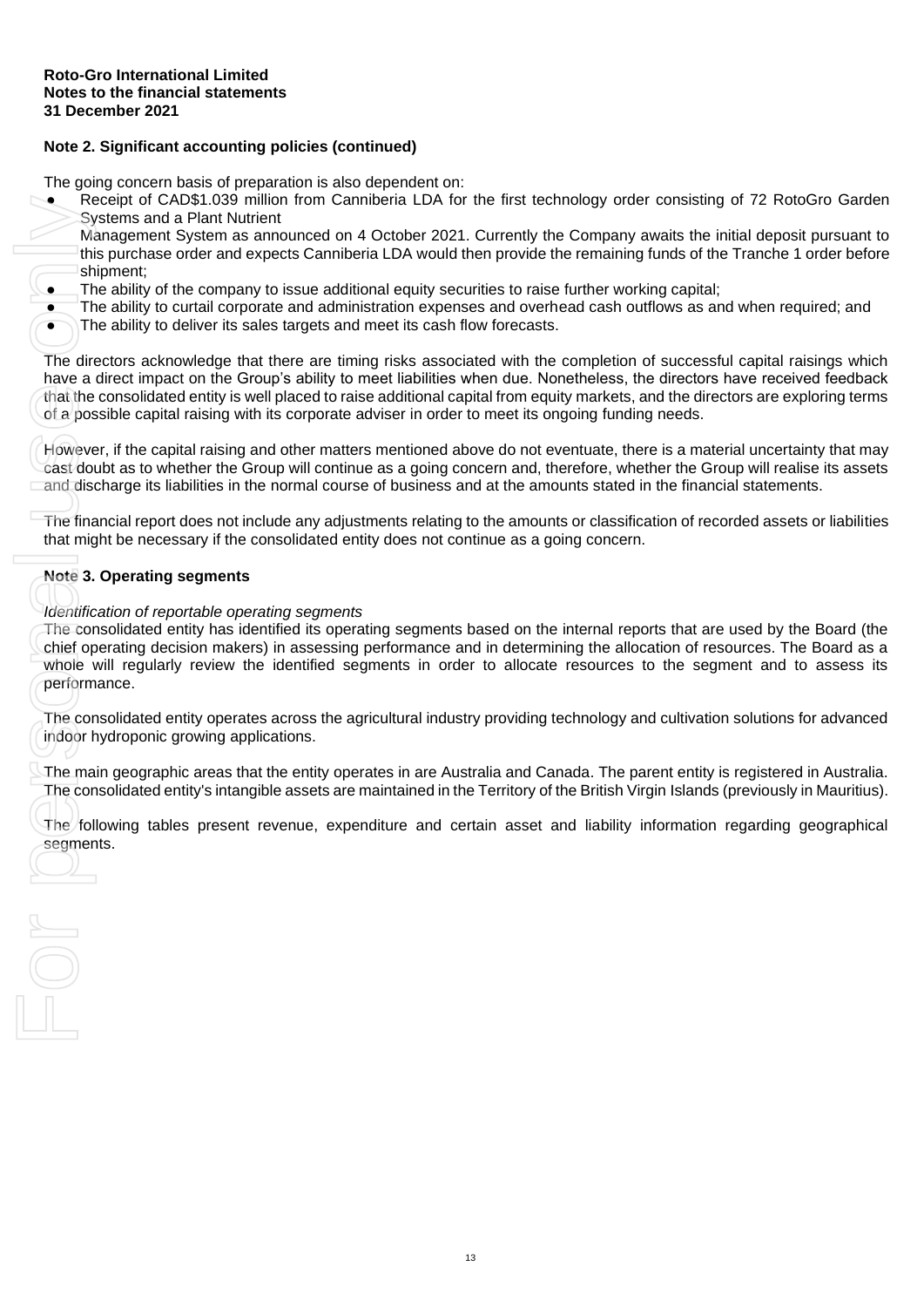## **Roto-Gro International Limited Notes to the financial statements 31 December 2021**

# **Note 3. Operating segments (continued)**

*Operating segment information*

|                     | <b>Consolidated - 31 December 2021</b>                                                                                                                       | <b>Australia</b><br>\$ | Canada<br>\$                | <b>British</b><br>Virgin<br>Islands*<br>\$ | <b>Total</b><br>\$          |
|---------------------|--------------------------------------------------------------------------------------------------------------------------------------------------------------|------------------------|-----------------------------|--------------------------------------------|-----------------------------|
|                     |                                                                                                                                                              |                        |                             |                                            |                             |
| <b>Revenue</b>      |                                                                                                                                                              |                        |                             |                                            |                             |
|                     | Sales to external customers                                                                                                                                  |                        | 27,117                      |                                            | 27,117                      |
|                     | Total sales revenue                                                                                                                                          |                        | 27,117                      |                                            | 27,117                      |
|                     | Interest income                                                                                                                                              | 182                    | 104,267                     |                                            | 182<br>104,267              |
|                     | Government grant<br><b>Total revenue and other income</b>                                                                                                    | 182                    | 131,384                     |                                            | 131,566                     |
|                     |                                                                                                                                                              |                        |                             |                                            |                             |
|                     | <b>EBITDA (including impairment expenses)</b>                                                                                                                | (8,814,807)            | (1, 278, 584)               | 6,678                                      | (10,086,713)                |
|                     | Depreciation and amortisation                                                                                                                                | (216, 051)             | (163, 898)                  |                                            | (379, 949)                  |
|                     | Profit/(loss) before income tax expense                                                                                                                      | (9,030,858)            | (1, 442, 482)               | 6,678                                      | (10, 466, 662)              |
|                     | Income tax expense                                                                                                                                           |                        |                             |                                            |                             |
|                     | Loss after income tax expense                                                                                                                                |                        |                             |                                            | (10, 466, 662)              |
| <b>Assets</b>       |                                                                                                                                                              |                        |                             |                                            |                             |
|                     | Segment assets                                                                                                                                               | 953,078                | 2,703,960                   |                                            | 3,657,038                   |
|                     | Intersegment eliminations                                                                                                                                    |                        |                             |                                            | (296, 433)                  |
| <b>Total assets</b> |                                                                                                                                                              |                        |                             |                                            | 3,360,605                   |
|                     |                                                                                                                                                              |                        |                             |                                            |                             |
| Liabilities         | Segment liabilities                                                                                                                                          | (6,962,956)            | 17,114,924                  | 922,661                                    | 11,074,629                  |
|                     |                                                                                                                                                              |                        |                             |                                            | (10, 018, 605)              |
|                     | <b>Intersegment eliminations</b><br><b>Total liabilities</b>                                                                                                 |                        |                             |                                            | 1,056,024                   |
|                     | Re-domiciliation of Roto-Gro World Wide Inc from Mauritius to British Virgin Islands completed on 15 October 2021.<br><b>Consolidated - 31 December 2020</b> | <b>Australia</b><br>S  | Canada<br>\$                | <b>Mauritius</b><br>\$                     | <b>Total</b><br>\$          |
|                     |                                                                                                                                                              |                        |                             |                                            |                             |
| Revenue             |                                                                                                                                                              |                        |                             |                                            |                             |
|                     | Interest income                                                                                                                                              | 37                     |                             |                                            | 37                          |
|                     | Government grant                                                                                                                                             | 10,000                 | 214,320                     |                                            | 224,320                     |
|                     | Total revenue and other income                                                                                                                               | 10,037                 | 214,320                     |                                            | 224,357                     |
|                     |                                                                                                                                                              |                        |                             |                                            |                             |
| <b>EBITDA</b>       |                                                                                                                                                              | (309, 516)             | (1,075,543)                 | (6, 210)                                   | (1, 391, 269)               |
|                     | Depreciation and amortisation<br>Loss before income tax expense                                                                                              | (309, 516)             | (167, 085)<br>(1, 242, 628) | (216, 051)<br>(222, 261)                   | (383, 136)<br>(1,774,405)   |
|                     | Income tax expense                                                                                                                                           |                        |                             |                                            |                             |
|                     | Loss after income tax expense                                                                                                                                |                        |                             |                                            | (1,774,405)                 |
|                     | Consolidated - 30 June 2021                                                                                                                                  |                        |                             |                                            |                             |
| <b>Assets</b>       |                                                                                                                                                              |                        |                             |                                            |                             |
|                     | Segment assets                                                                                                                                               | 8,439,845              | 3,874,797                   | 3,047                                      | 12,317,689                  |
|                     | Intersegment eliminations                                                                                                                                    |                        |                             |                                            | (721, 405)                  |
| <b>Total assets</b> |                                                                                                                                                              |                        |                             |                                            | 11,596,284                  |
| <b>Liabilities</b>  |                                                                                                                                                              |                        |                             |                                            |                             |
|                     | Segment liabilities                                                                                                                                          | 5,898,818              | 14,692,555                  | 901,745                                    | 21,493,118                  |
|                     | Intersegment eliminations<br><b>Total liabilities</b>                                                                                                        |                        |                             |                                            | (20, 394, 144)<br>1,098,974 |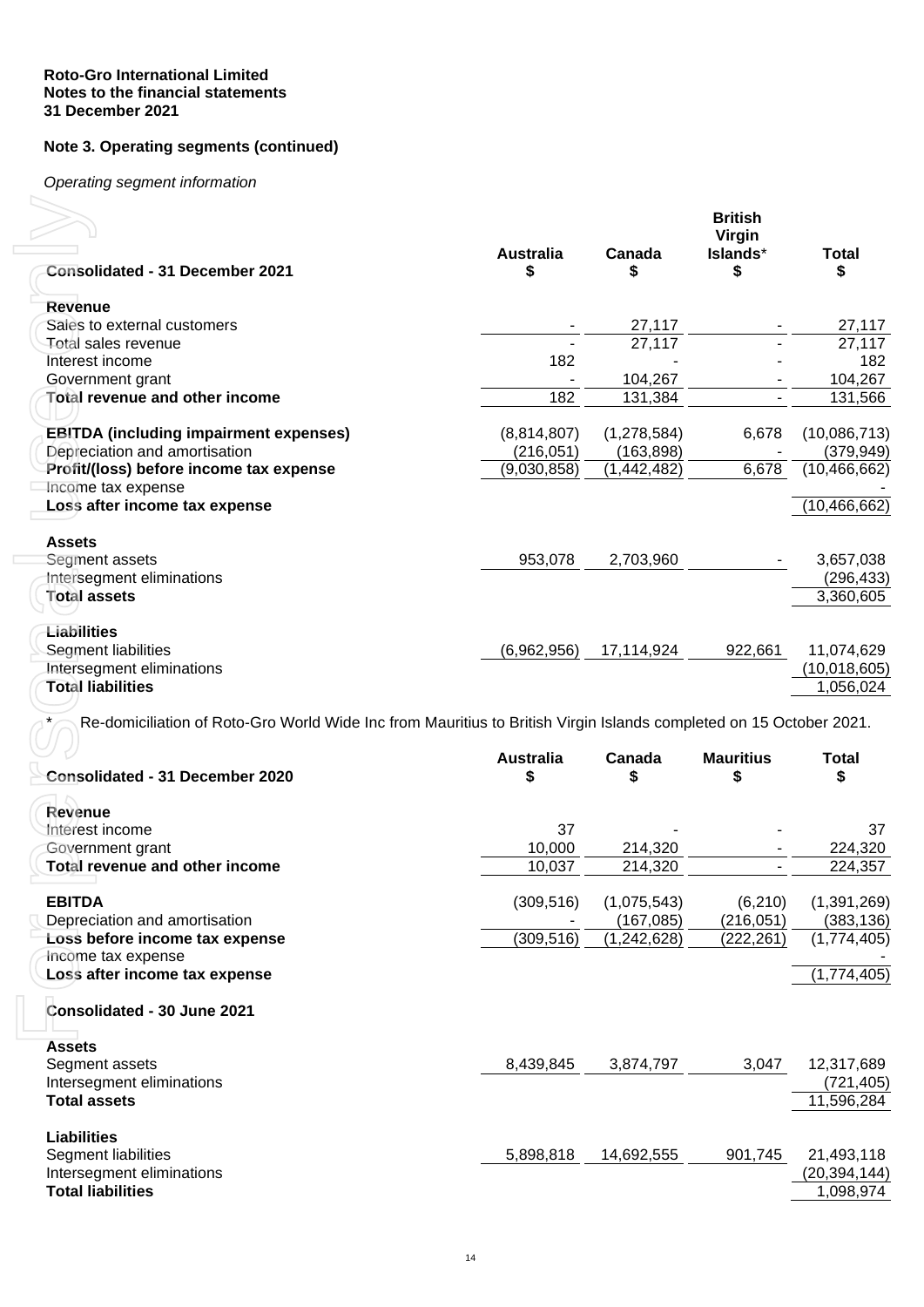## **Roto-Gro International Limited Notes to the financial statements 31 December 2021**

# **Note 4. Revenue**

<span id="page-17-0"></span>

|                                            | <b>Consolidated</b><br>31 December 31 December<br>2021<br>\$               | 2020<br>\$    |  |
|--------------------------------------------|----------------------------------------------------------------------------|---------------|--|
| Sale of goods                              | 27,117                                                                     |               |  |
|                                            | <b>Consolidated</b><br>31 December 31 December<br>2020<br>2021<br>\$<br>\$ |               |  |
| Interest income<br>Government grant income | 182<br>104,267                                                             | 37<br>224,320 |  |
| Other income                               | 104,449                                                                    | 224,357       |  |

# <span id="page-17-1"></span>**Note 5. Non-current assets - property, plant and equipment**

|                                                                                                                                                                                          | 2021<br>\$                          | 31 December 31 December<br>2020<br>\$                        |
|------------------------------------------------------------------------------------------------------------------------------------------------------------------------------------------|-------------------------------------|--------------------------------------------------------------|
| Sale of goods                                                                                                                                                                            | 27,117                              |                                                              |
|                                                                                                                                                                                          | 2021<br>\$                          | <b>Consolidated</b><br>31 December 31 December<br>2020<br>\$ |
| Interest income<br>Government grant income                                                                                                                                               | 182<br>104,267                      | 37<br>224,320                                                |
| Other income                                                                                                                                                                             | 104,449                             | 224,357                                                      |
| For the period ended 31 December 2021, all revenue was recognised when the good or service transferred at a point in time.<br>Note 5. Non-current assets - property, plant and equipment |                                     |                                                              |
|                                                                                                                                                                                          | 31 December<br>2021                 | <b>Consolidated</b><br>30 June 2021                          |
|                                                                                                                                                                                          | \$                                  | \$                                                           |
| Leasehold improvements<br>Less: Accumulated depreciation<br>Less: Impairment                                                                                                             | 576,003<br>(291, 197)<br>(273, 431) | 568,680<br>(233, 026)                                        |
|                                                                                                                                                                                          | 11,375                              | 335,654                                                      |
| Motor vehicles - at cost<br>Less: Accumulated depreciation                                                                                                                               | 43,812<br>(28, 112)                 | 43,661<br>(25, 334)                                          |
|                                                                                                                                                                                          | 15,700                              | 18,327                                                       |
| Computer equipment - at cost<br>Less: Accumulated depreciation                                                                                                                           | 75,576<br>(36, 671)                 | 73,233<br>(31, 582)                                          |
| Less: Impairment                                                                                                                                                                         | (37, 351)<br>1,554                  | 41,651                                                       |
| Plant and equipment - at cost<br>Less: Accumulated depreciation                                                                                                                          | 993,881<br>(254, 337)               | 896,049<br>(224, 277)                                        |
| Less: Impairment                                                                                                                                                                         | (710, 011)<br>29,533                | 671,772                                                      |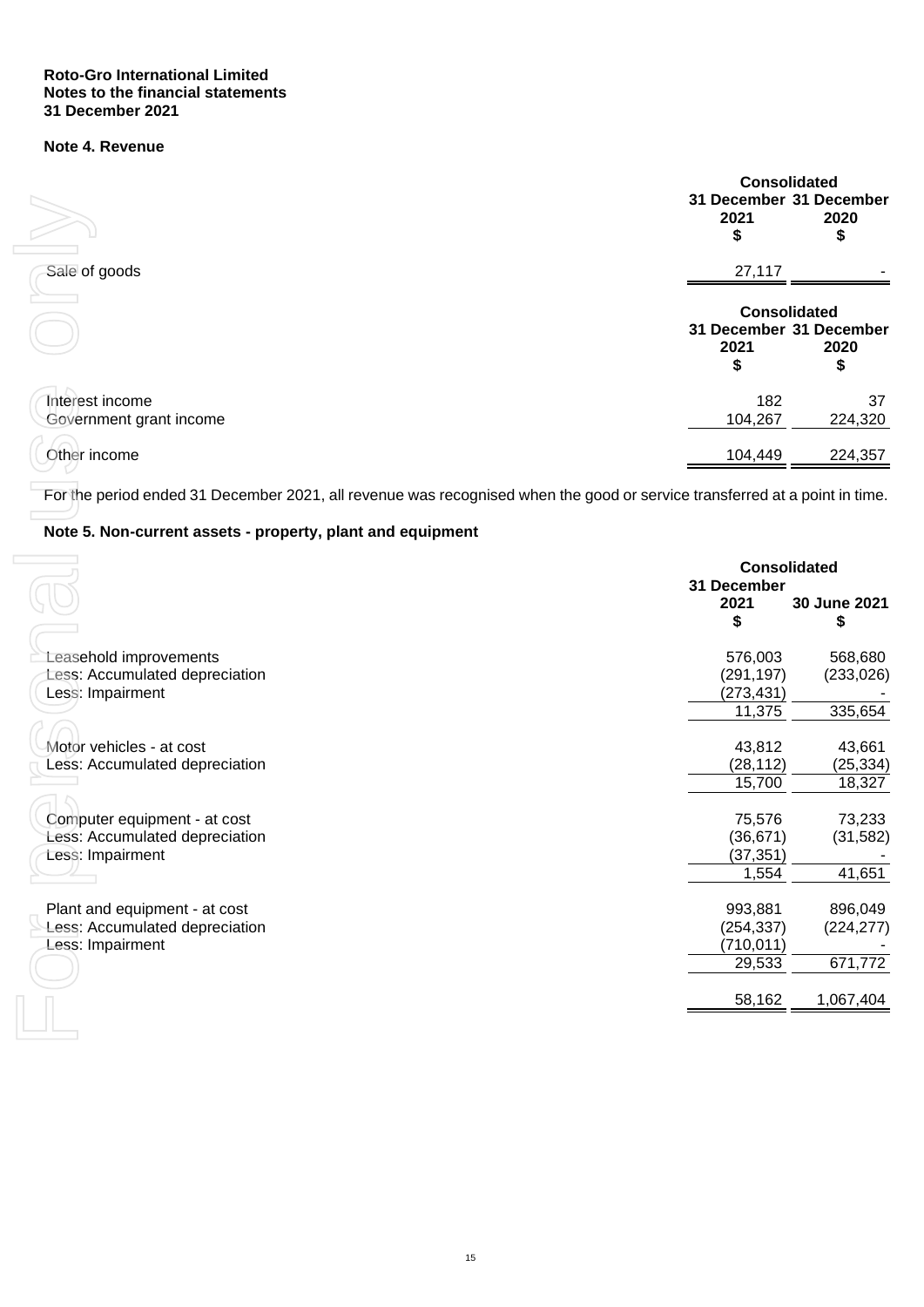# **Note 5. Non-current assets - property, plant and equipment (continued)**

*Reconciliations*

Reconciliations of the written down values at the beginning and end of the current financial half-year are set out below:

|                             | Leasehold<br><i>improvement</i> | <b>Motor</b> | <b>Computer</b> | <b>Plant and</b> |             |
|-----------------------------|---------------------------------|--------------|-----------------|------------------|-------------|
| <b>Consolidated</b>         | s<br>\$                         | vehicle<br>⊅ | equipment       | equipment        | Total<br>\$ |
| Balance at 1 July 2021      | 335,654                         | 18.327       | 41,651          | 671,772          | 1,067,404   |
| Additions                   | 4,512                           |              | 1,999           | 92,444           | 98,955      |
| Exchange differences        | 2.811                           | 151          | 344             | 5,388            | 8,694       |
| Impairment of assets        | (273,431)                       |              | (37,351)        | (710,011)        | (1,020,793) |
| Depreciation expense        | (58, 171)                       | (2,778)      | (5,089)         | (30,060)         | (96,098)    |
| Balance at 31 December 2021 | 11.375                          | 15.700       | 1,554           | 29,533           | 58,162      |
|                             |                                 |              |                 |                  |             |

# <span id="page-18-0"></span>**Note 6. Non-current assets - intangibles**

|                                                                                                                                                                                                                                                                                                                                                                                                                                                               | Leasehold<br>improvement | <b>Motor</b>  | Computer            | <b>Plant and</b>    |                    |
|---------------------------------------------------------------------------------------------------------------------------------------------------------------------------------------------------------------------------------------------------------------------------------------------------------------------------------------------------------------------------------------------------------------------------------------------------------------|--------------------------|---------------|---------------------|---------------------|--------------------|
| <b>Consolidated</b>                                                                                                                                                                                                                                                                                                                                                                                                                                           | s<br>\$                  | vehicle<br>\$ | equipment<br>\$     | equipment<br>\$     | <b>Total</b><br>\$ |
| Balance at 1 July 2021                                                                                                                                                                                                                                                                                                                                                                                                                                        | 335,654                  | 18,327        | 41,651              | 671,772             | 1,067,404          |
| Additions                                                                                                                                                                                                                                                                                                                                                                                                                                                     | 4,512                    |               | 1,999               | 92,444              | 98,955             |
| Exchange differences                                                                                                                                                                                                                                                                                                                                                                                                                                          | 2,811                    | 151           | 344                 | 5,388               | 8,694              |
| Impairment of assets                                                                                                                                                                                                                                                                                                                                                                                                                                          | (273, 431)               |               | (37, 351)           | (710, 011)          | (1,020,793)        |
| Depreciation expense                                                                                                                                                                                                                                                                                                                                                                                                                                          | (58, 171)                | (2,778)       | (5,089)             | (30,060)            | (96,098)           |
| Balance at 31 December 2021                                                                                                                                                                                                                                                                                                                                                                                                                                   | 11,375                   | 15,700        | 1,554               | 29,533              | 58,162             |
| Note 6. Non-current assets - intangibles                                                                                                                                                                                                                                                                                                                                                                                                                      |                          |               |                     |                     |                    |
|                                                                                                                                                                                                                                                                                                                                                                                                                                                               |                          |               |                     | <b>Consolidated</b> |                    |
|                                                                                                                                                                                                                                                                                                                                                                                                                                                               |                          |               |                     | 31 December         |                    |
|                                                                                                                                                                                                                                                                                                                                                                                                                                                               |                          |               |                     | 2021                | 30 June 2021       |
|                                                                                                                                                                                                                                                                                                                                                                                                                                                               |                          |               |                     | \$                  | S                  |
| Intellectual property - at cost                                                                                                                                                                                                                                                                                                                                                                                                                               |                          |               |                     | 8,878,339           | 8,878,339          |
| Less: Accumulated amortisation                                                                                                                                                                                                                                                                                                                                                                                                                                |                          |               |                     | (2,353,402)         | (2, 172, 430)      |
| Less: Impairment                                                                                                                                                                                                                                                                                                                                                                                                                                              |                          |               |                     | (6, 173, 208)       |                    |
|                                                                                                                                                                                                                                                                                                                                                                                                                                                               |                          |               |                     | 351,729             | 6,705,909          |
| Patents and trademarks - at cost                                                                                                                                                                                                                                                                                                                                                                                                                              |                          |               |                     | 1,239,086           | 1,239,086          |
| <b>Less: Accumulated amortisation</b>                                                                                                                                                                                                                                                                                                                                                                                                                         |                          |               |                     | (374, 776)          | (339, 697)         |
| Less: Impairment                                                                                                                                                                                                                                                                                                                                                                                                                                              |                          |               |                     | (817, 719)          |                    |
|                                                                                                                                                                                                                                                                                                                                                                                                                                                               |                          |               |                     | 46,591              | 899,389            |
|                                                                                                                                                                                                                                                                                                                                                                                                                                                               |                          |               |                     | 398,320             | 7,605,298          |
|                                                                                                                                                                                                                                                                                                                                                                                                                                                               |                          |               |                     |                     |                    |
| Reconciliations                                                                                                                                                                                                                                                                                                                                                                                                                                               |                          |               |                     |                     |                    |
| Reconciliations of the written down values at the beginning and end of the current financial half-year are set out below:                                                                                                                                                                                                                                                                                                                                     |                          |               |                     |                     |                    |
|                                                                                                                                                                                                                                                                                                                                                                                                                                                               |                          |               | <b>Intellectual</b> |                     |                    |
|                                                                                                                                                                                                                                                                                                                                                                                                                                                               |                          |               | <b>Property</b>     | Patent              | Total              |
| <b>Consolidated</b>                                                                                                                                                                                                                                                                                                                                                                                                                                           |                          |               | \$                  | \$                  | \$                 |
| Balance at 1 July 2021                                                                                                                                                                                                                                                                                                                                                                                                                                        |                          |               | 6,705,909           | 899,389             | 7,605,298          |
| Impairment of assets                                                                                                                                                                                                                                                                                                                                                                                                                                          |                          |               | (6, 173, 208)       | (817, 719)          | (6,990,927)        |
| Amortisation expense                                                                                                                                                                                                                                                                                                                                                                                                                                          |                          |               | (180, 972)          | (35,079)            | (216, 051)         |
| Balance at 31 December 2021                                                                                                                                                                                                                                                                                                                                                                                                                                   |                          |               | 351,729             | 46,591              | 398,320            |
| Directors have determined that the Roto-Gro Group's CGU fully comprises Roto-Gro for the half year ended 31 December<br>2021. The recoverable amount of the intangibles and other CGU assets have been determined based on value-in-use<br>calculations of the Roto-Gro Group CGU, which uses cash flow projections based on a 1.5 year projection period approved<br>by management and extrapolated for a further 3.5 years, together with a terminal value. |                          |               |                     |                     |                    |
| Key assumptions used in the value-in-use calculations for the Roto-Gro group CGU are based on management's latest<br>forecast for financial years 2022 to 2026 and a combination of business case assumptions.                                                                                                                                                                                                                                                |                          |               |                     |                     |                    |

### *Reconciliations*

|                                                                        | <b>Intellectual</b>                      |                                   |                                        |
|------------------------------------------------------------------------|------------------------------------------|-----------------------------------|----------------------------------------|
| <b>Consolidated</b>                                                    | <b>Property</b>                          | <b>Patent</b>                     | Total<br>\$                            |
| Balance at 1 July 2021<br>Impairment of assets<br>Amortisation expense | 6,705,909<br>(6, 173, 208)<br>(180, 972) | 899.389<br>(817, 719)<br>(35,079) | 7,605,298<br>(6,990,927)<br>(216, 051) |
| Balance at 31 December 2021                                            | 351,729                                  | 46,591                            | 398,320                                |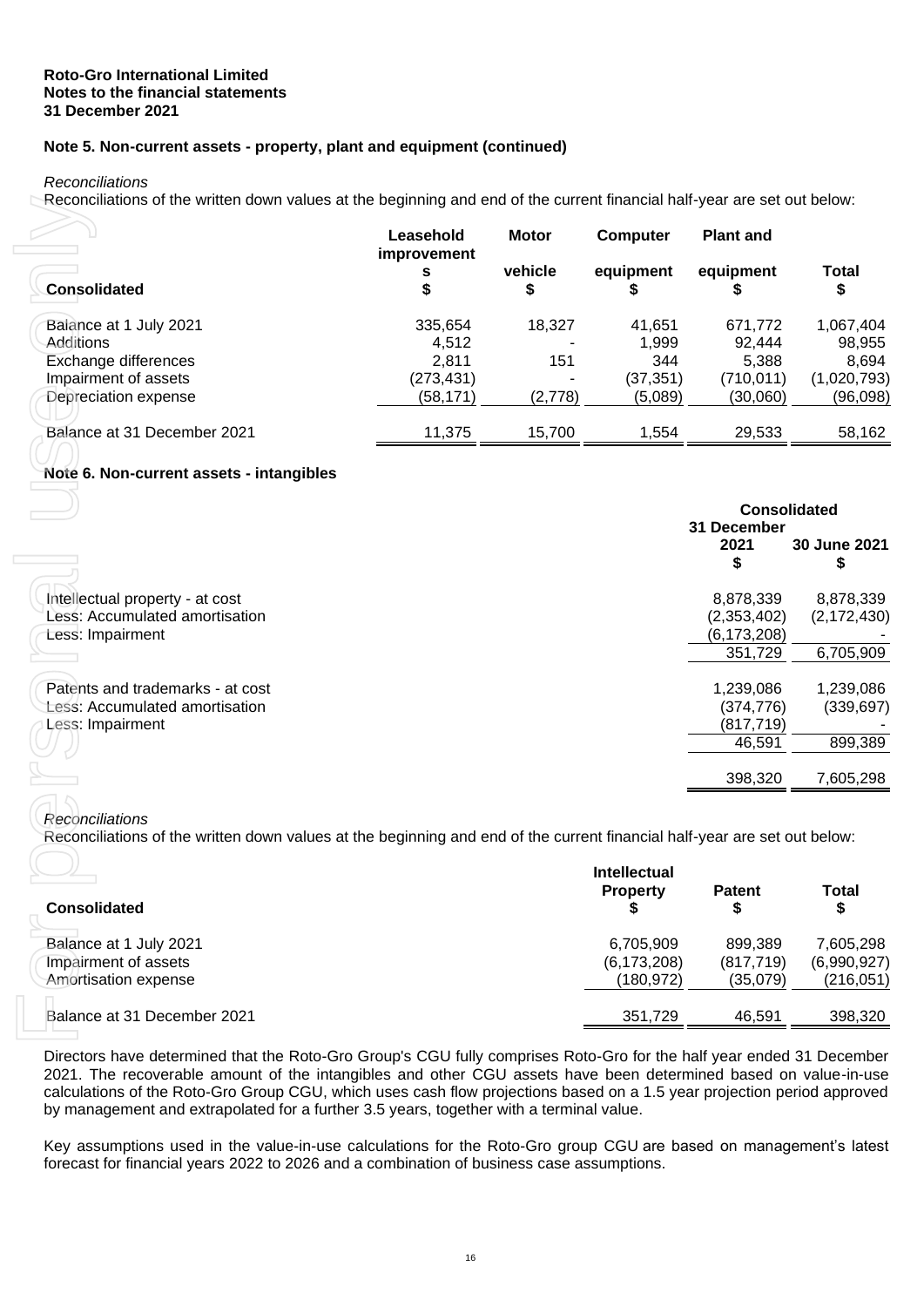# **Note 6. Non-current assets - intangibles (continued)**

#### *Revenue growth*

Revenue growth over the five-year period is based upon forecasted revenue on a business-as-usual basis and assumes no new products or new geographies (in accordance with AASB 136); is in line with the processing capability and capacity of the business unit; is underpinned by estimated increases in volumes; and supported by modest market price increases to mitigate the cost increase. Revenue growth over the forecast period is anticipated to be 1448% in financial year 2023 and 2% growth from financial year 2024 to financial year 2026.

#### *Gross margins*

A gross margin of 41% to 42% is used for the value-in-use calculation for FY23-FY26.

### *Other costs*

Overall forecast costs are based on past performance and management's expectations for the future.

Increase in other operating costs increased by an average of 2% over the forecast period.

#### *Pre-tax discount rate*

Discount rates represent the current market assessment of the risks relating to the relevant CGU. In performing the valuein-use calculations for the CGU, the Group has applied a pre-tax discount rate of 20.89% per annum.

#### *Review outcome*

In completing the impairment review based on the aforementioned business-as-usual assumptions, the carrying value of intangibles and other CGU assets for Roto-Gro International Limited were impaired by \$8,011,720.

#### *Events & Circumstances*

The impairment has been allocated to the following CGU assets:

Intangible assets \$6,990,927

Property, Plant and Equipment \$1,020,793

The directors have made judgements and estimates in respect of impairment testing of the Roto-Gro CGU as noted above.

### *Accounting policy for intangible assets*

Intangible assets acquired as part of a business combination, other than goodwill, are initially measured at their fair value at the date of the acquisition. Intangible assets acquired separately are initially recognised at cost. Indefinite life intangible assets are not amortised and are subsequently measured at cost less any impairment. Finite life intangible assets are subsequently measured at cost less amortisation and any impairment. The gains or losses recognised in profit or loss arising from the derecognition of intangible assets are measured as the difference between net disposal proceeds and the carrying amount of the intangible asset. The method and useful lives of finite life intangible assets are reviewed annually. Changes in the expected pattern of consumption or useful life are accounted for prospectively by changing the amortisation method or period. Newnue growth over the twe-year person as bassed upon<br>the verpected benefit the use of the sum and the business unit; is underpinned by estimated increases<br>migrate the cost increase. Revenue growth over the fore 2% growth

### *Intellectual property*

Significant costs associated with intellectual property are deferred and amortised on a straight-line basis over the period of their expected benefit, being their finite life of 20 to 25 years.

### *Patents and trademarks*

Significant costs associated with patents and trademarks are deferred and amortised on a straight-line basis over the period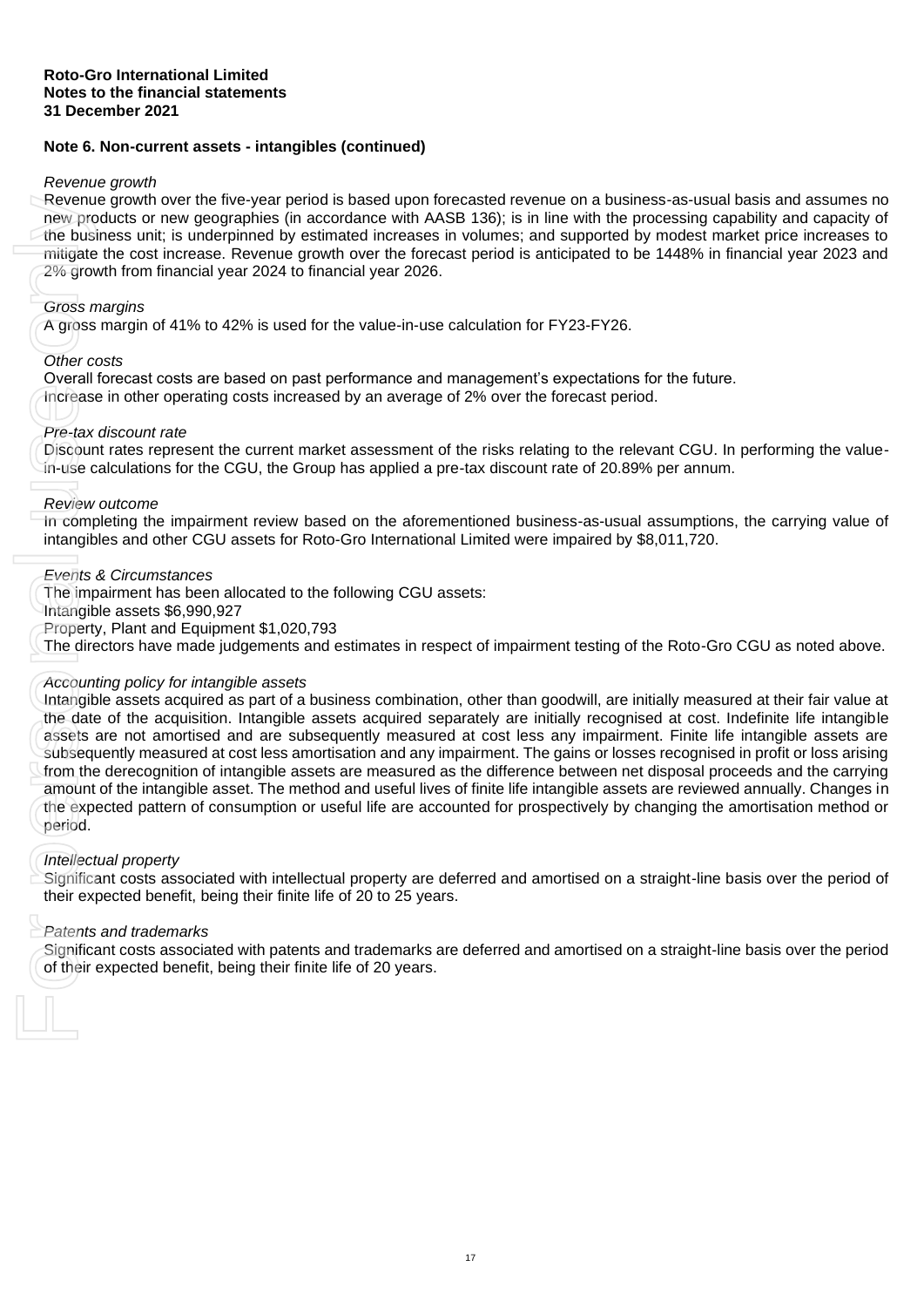## **Roto-Gro International Limited Notes to the financial statements 31 December 2021**

# **Note 7. Equity - issued capital**

<span id="page-20-0"></span>

|                                                                                                |                             | 31 December<br>2021<br><b>Shares</b> | <b>Consolidated</b><br><b>30 June 2021</b><br><b>Shares</b> | 31 December<br>2021<br>\$ | 30 June 2021<br>\$                    |
|------------------------------------------------------------------------------------------------|-----------------------------|--------------------------------------|-------------------------------------------------------------|---------------------------|---------------------------------------|
| Ordinary shares - fully paid                                                                   |                             | 342,592,797                          | 279,735,654                                                 | 36,240,869                | 34,400,721                            |
| Movements in ordinary share capital                                                            |                             |                                      |                                                             |                           |                                       |
| <b>Details</b>                                                                                 | Date                        |                                      | <b>Shares</b>                                               | <b>Issue price</b>        | \$                                    |
| Balance<br>Share issued to institutional sophisticated investors<br>Less capital raising costs | 1 July 2021<br>23 July 2021 |                                      | 279,735,654<br>62,857,143                                   | \$0.03500                 | 34,400,721<br>2,200,000<br>(359, 852) |
| Balance                                                                                        | 31 December 2021            |                                      | 342,592,797                                                 |                           | 36,240,869                            |

### *Ordinary shares*

# *Share buy-back*

# <span id="page-20-1"></span>**Note 8. Equity - reserves**

|                                                                                                                                                                                                                                                                                                                                             | 31 December<br>2021<br><b>Shares</b> | 30 June 2021<br><b>Shares</b> | 31 December<br>2021<br>\$ | 30 June 2021<br>\$                    |
|---------------------------------------------------------------------------------------------------------------------------------------------------------------------------------------------------------------------------------------------------------------------------------------------------------------------------------------------|--------------------------------------|-------------------------------|---------------------------|---------------------------------------|
| Ordinary shares - fully paid                                                                                                                                                                                                                                                                                                                | 342,592,797                          | 279,735,654                   | 36,240,869                | 34,400,721                            |
| Movements in ordinary share capital                                                                                                                                                                                                                                                                                                         |                                      |                               |                           |                                       |
| <b>Details</b>                                                                                                                                                                                                                                                                                                                              | <b>Date</b>                          | <b>Shares</b>                 | <b>Issue price</b>        | \$                                    |
| <b>Balance</b><br>Share issued to institutional sophisticated investors<br>Less capital raising costs                                                                                                                                                                                                                                       | 1 July 2021<br>23 July 2021          | 279,735,654<br>62,857,143     | \$0.03500                 | 34,400,721<br>2,200,000<br>(359, 852) |
| Balance                                                                                                                                                                                                                                                                                                                                     | 31 December 2021                     | 342,592,797                   |                           | 36,240,869                            |
| <b>Ordinary shares</b><br>Ordinary shares entitle the holder to participate in dividends and the proceeds on the winding up of the company in proportion<br>to the number of and amounts paid on the shares held. The fully paid ordinary shares have no par value and the company<br>does not have a limited amount of authorised capital. |                                      |                               |                           |                                       |
| On a show of hands every member present at a meeting in person or by proxy shall have one vote and upon a poll each<br>share shall have one vote.                                                                                                                                                                                           |                                      |                               |                           |                                       |
| Share buy-back<br>There is no current on-market share buy-back.                                                                                                                                                                                                                                                                             |                                      |                               |                           |                                       |
| Note 8. Equity - reserves                                                                                                                                                                                                                                                                                                                   |                                      |                               |                           |                                       |
|                                                                                                                                                                                                                                                                                                                                             |                                      |                               |                           |                                       |
|                                                                                                                                                                                                                                                                                                                                             |                                      |                               | 31 December               | <b>Consolidated</b>                   |
|                                                                                                                                                                                                                                                                                                                                             |                                      |                               | 2021<br>\$                | 30 June 2021<br>S                     |
| Foreign currency reserve<br>Share-based payments reserve                                                                                                                                                                                                                                                                                    |                                      |                               | 139,771<br>1,340,345      | 151,679<br>3,334,784                  |
|                                                                                                                                                                                                                                                                                                                                             |                                      |                               | 1,480,116                 | 3,486,463                             |
|                                                                                                                                                                                                                                                                                                                                             |                                      |                               | 31 December<br>2021<br>\$ | 30 June 2021<br>\$                    |
| Share based payments reserve                                                                                                                                                                                                                                                                                                                |                                      |                               |                           |                                       |
| Opening balance                                                                                                                                                                                                                                                                                                                             |                                      |                               | 3,334,784                 | 6,887,940                             |
| Share based payments<br>Issue of options as part of capital raising costs                                                                                                                                                                                                                                                                   |                                      |                               | 274,693<br>171,000        | 368,710<br>165,941                    |
| Transfer relation to options and rights expired and/or cancelled                                                                                                                                                                                                                                                                            |                                      |                               | (2,440,132)               | (4,087,807)                           |
|                                                                                                                                                                                                                                                                                                                                             |                                      |                               | 1,340,345                 | 3,334,784                             |

### *Foreign currency reserve*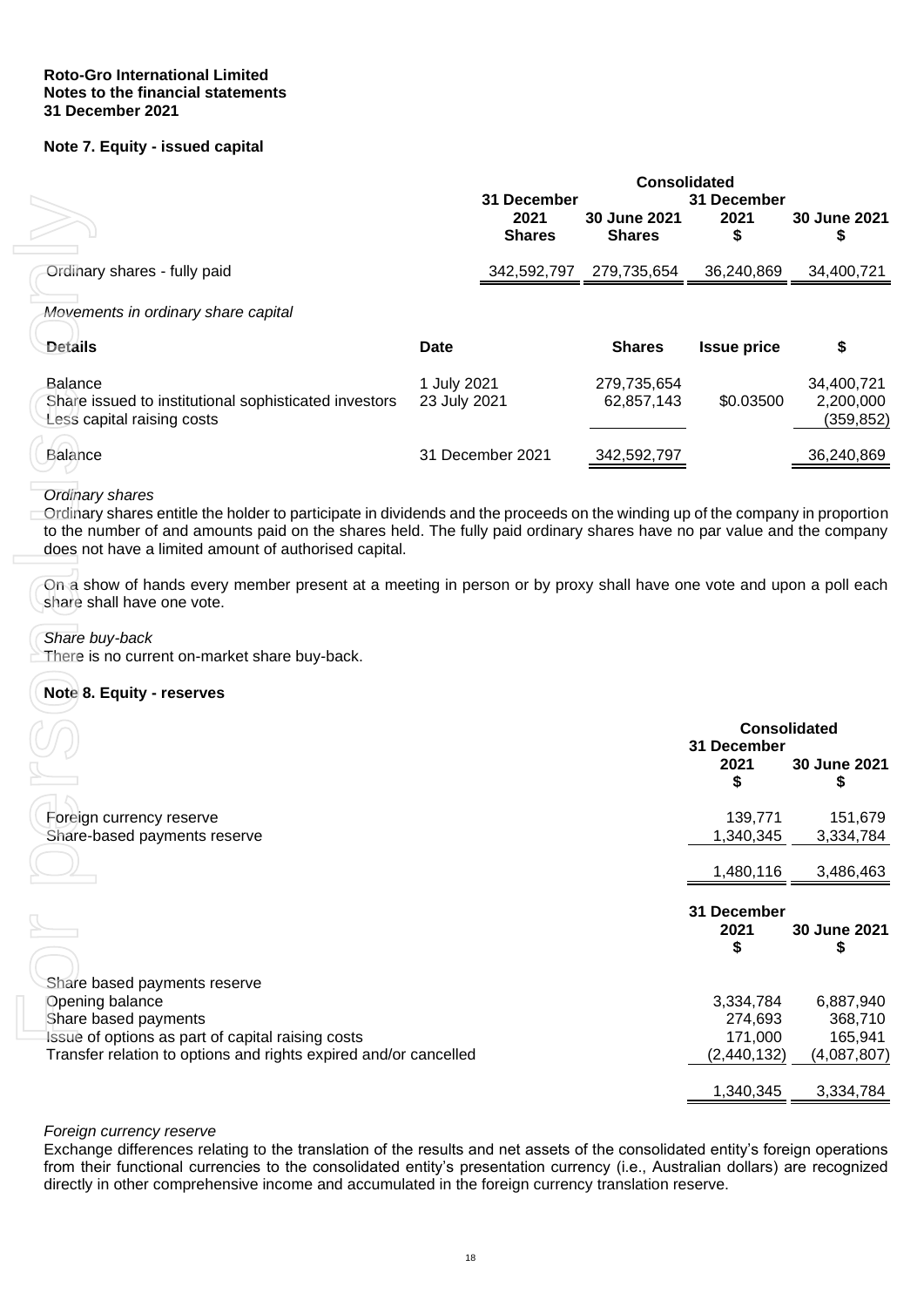# **Note 8. Equity - reserves (continued)**

#### *Share-based payments reserve*

The share-based payment reserve is used to recognize the fair value of options granted to suppliers and employees, as well as for funds raised for the issue of options and the fair value of performance shares issued as consideration for acquisitions.

## **Note 9. Contingent liabilities**

## **Note 10. Events after the reporting period**

# <span id="page-21-0"></span>**Note 11. Loss per share**

| The share-based payment reserve is used to recognize the fair value of options granted to suppliers and employees, as well<br>as for funds raised for the issue of options and the fair value of performance shares issued as consideration for acquisitions.                                                                                                                                                                                             |                                       |               |
|-----------------------------------------------------------------------------------------------------------------------------------------------------------------------------------------------------------------------------------------------------------------------------------------------------------------------------------------------------------------------------------------------------------------------------------------------------------|---------------------------------------|---------------|
| Note 9. Contingent liabilities                                                                                                                                                                                                                                                                                                                                                                                                                            |                                       |               |
| The company does not have any contingent liabilities at 31 December 2021 (31 December 2020: NIL).                                                                                                                                                                                                                                                                                                                                                         |                                       |               |
| Note 10. Events after the reporting period                                                                                                                                                                                                                                                                                                                                                                                                                |                                       |               |
| On 1 March 2022, the Company announced the resignation of Leighton Richards as a Non-Executive Director of the<br>Company, effective from the same date. As a result of Mr Richards' resignation, the Company notes that it will not have at<br>least two directors that ordinarily reside in Australia as required under the Corporations Act 2001 (Cth). The Company will<br>seek to appoint a new director who is resident of Australia when possible. |                                       |               |
| On 1 March 2022, the Company was suspended from Official Quotation in accordance with Listing Rule 17.5 following non-<br>lodgement of the 31 December 2021 Appendix 4D and Half-year report.                                                                                                                                                                                                                                                             |                                       |               |
| No other matter or circumstance has arisen since 31 December 2021 that has significantly affected, or may significantly<br>affect the consolidated entity's operations, the results of those operations, or the consolidated entity's state of affairs in future<br>financial years.                                                                                                                                                                      |                                       |               |
| Note 11. Loss per share                                                                                                                                                                                                                                                                                                                                                                                                                                   |                                       |               |
|                                                                                                                                                                                                                                                                                                                                                                                                                                                           | <b>Consolidated</b>                   |               |
|                                                                                                                                                                                                                                                                                                                                                                                                                                                           | 31 December 31 December<br>2021<br>\$ | 2020<br>\$    |
| Loss after income tax attributable to the owners of Roto-Gro International Limited                                                                                                                                                                                                                                                                                                                                                                        | (10, 466, 662)                        | (1,774,405)   |
|                                                                                                                                                                                                                                                                                                                                                                                                                                                           | <b>Number</b>                         | <b>Number</b> |
| Weighted average number of ordinary shares used in calculating basic loss per share                                                                                                                                                                                                                                                                                                                                                                       | 335,077,269                           | 161,124,807   |
| Weighted average number of ordinary shares used in calculating diluted loss per share                                                                                                                                                                                                                                                                                                                                                                     | 335,077,269                           | 161,124,807   |
|                                                                                                                                                                                                                                                                                                                                                                                                                                                           | <b>Cents</b>                          | <b>Cents</b>  |
| Basic loss per share                                                                                                                                                                                                                                                                                                                                                                                                                                      | (3.12)                                | (1.10)        |
| Diluted loss per share                                                                                                                                                                                                                                                                                                                                                                                                                                    | (3.12)                                | (1.10)        |
|                                                                                                                                                                                                                                                                                                                                                                                                                                                           |                                       |               |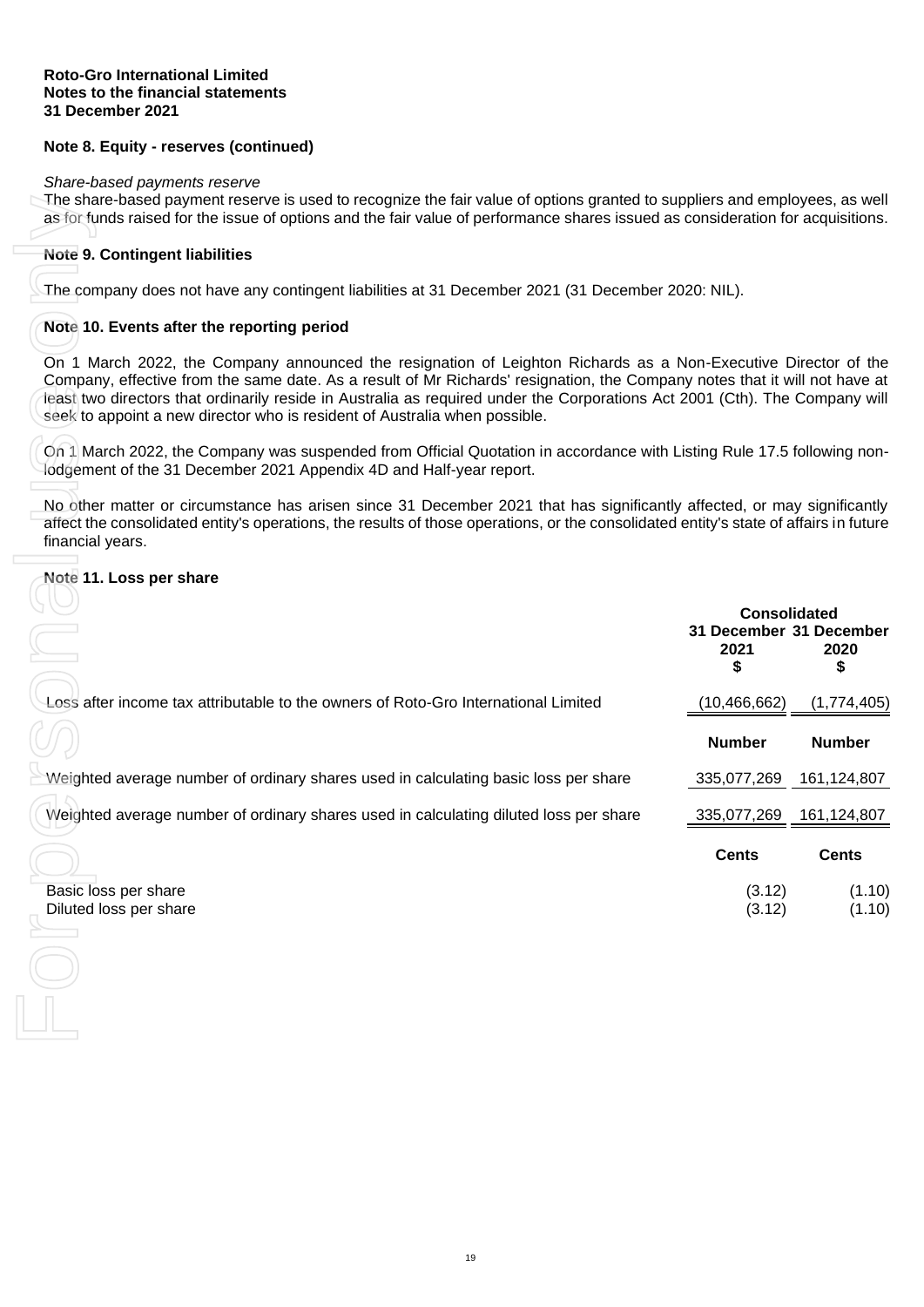#### **Roto-Gro International Limited Directors' declaration 31 December 2021**

In the directors' opinion:

the attached financial statements and notes comply with the Corporations Act 2001, Australian Accounting Standard AASB 134 'Interim Financial Reporting', the Corporations Regulations 2001 and other mandatory professional reporting requirements;

● the attached financial statements and notes give a true and fair view of the consolidated entity's financial position as at 31 December 2021 and of its performance for the financial half-year ended on that date; and

● there are reasonable grounds to believe that the company will be able to pay its debts as and when they become due and payable.

Signed in accordance with a resolution of directors made pursuant to section 303(5)(a) of the Corporations Act 2001.

On behalf of the directors

 $\gamma$ merre

Michael Carli Executive Chairman

18 March 2022

AASB 134<br>
Pequireme<br>
The attach<br>
31 Decem<br>
Signed in accor<br>
On behalf of the<br>
Michael Carli<br>
Executive Chai<br>
18 March 2022<br>
ON DRAMA 2022 For persona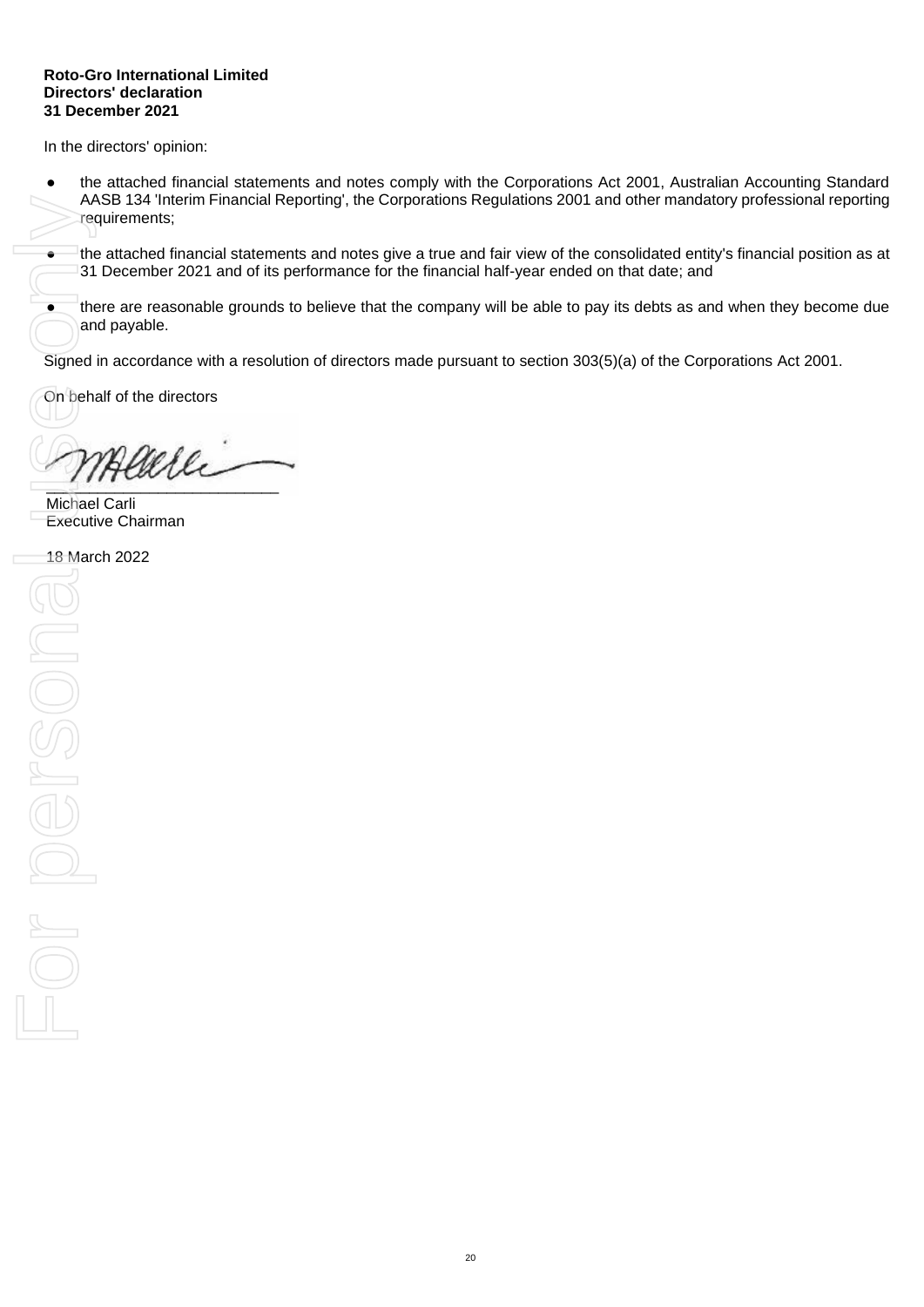



#### RSM Australia Partners

Level 32, Exchange Tower 2 The Esplanade Perth WA 6000 GPO Box R1253 Perth WA 6844

> T +61 (0) 8 9261 9100  $F + 61(0) 8 92619111$

> > www.rsm.com.au

#### **INDEPENDENT AUDITOR'S REVIEW REPORT TO THE MEMBERS OF ROTO-GRO INTERNATIONAL LIMITED**

# **Report on the Half-Year Financial Report**

We have reviewed the accompanying half-year financial report of Roto-Gro International Limited which comprises the consolidated statement of financial position as at 31 December 2021, the consolidated statement of profit or loss and other comprehensive income, consolidated statement of changes in equity and consolidated statement of cash flows for the half-year ended on that date, notes comprising a summary of significant accounting policies and other explanatory information and the directors' declaration of the consolidated entity comprising the company and the entities it controlled at the half-year end or from time to time during the half-year.

### *Directors' Responsibility for the Half-Year Financial Report*

The directors of the company are responsible for the preparation of the half-year financial report that gives a true and fair view in accordance with Australian Accounting Standards and the *Corporations Act 2001* and for such internal control as the directors determine is necessary to enable the preparation of the half-year financial report that is free from material misstatement, whether due to fraud or error.

### *Auditor's Responsibility*

Our responsibility is to express a conclusion on the half-year financial report based on our review. We conducted our review in accordance with Auditing Standard on Review Engagements ASRE 2410 *Review of a Financial Report Performed by the Independent Auditor of the Entity*, in order to state whether, on the basis of the procedures described, we have become aware of any matter that makes us believe that the half-year financial report is not in accordance with the *Corporations Act 2001* including: giving a true and fair view of the consolidated entity's financial position as at 31 December 2021 and its performance for the half-year ended on that date; and complying with Accounting Standard AASB 134 *Interim Financial Reporting* and the *Corporations Regulations 2001*. As the auditor of Roto-Gro International Limited, ASRE 2410 requires that we comply with the ethical requirements relevant to the audit of the annual financial report. Enable 1980 Materials are the **Half-Year Finding in the USE CONDUCT CONDUCT** CONDUCT CONDUCT CONDUCT CONDUCT CONDUCT CONDUCT CONDUCT CONDUCT CONDUCT CONDUCT CONDUCT CONDUCT CONDUCT CONDUCT CONDUCT CONDUCT CONDUCT CONDUCT C

A review of a half-year financial report consists of making enquiries, primarily of persons responsible for financial and accounting matters, and applying analytical and other review procedures. A review is substantially less in scope than an audit conducted in accordance with Australian Auditing Standards and consequently does not audit. Accordingly, we do not express an audit opinion.

#### THE POWER OF BEING UNDERSTOOD AUDIT | TAX | CONSULTING

RSM Australia Partners is a member of the RSM network and trades as RSM. RSM is the trading name used by the members of the RSM network. Each member of the RSM network is an independent accounting and consulting firm which practices in its own right. The RSM network is not itself a separate legal entity in any jurisdiction. RSM Australia Partners ABN 36 965 185 036

Liability limited by a scheme approved under Professional Standards Legislation